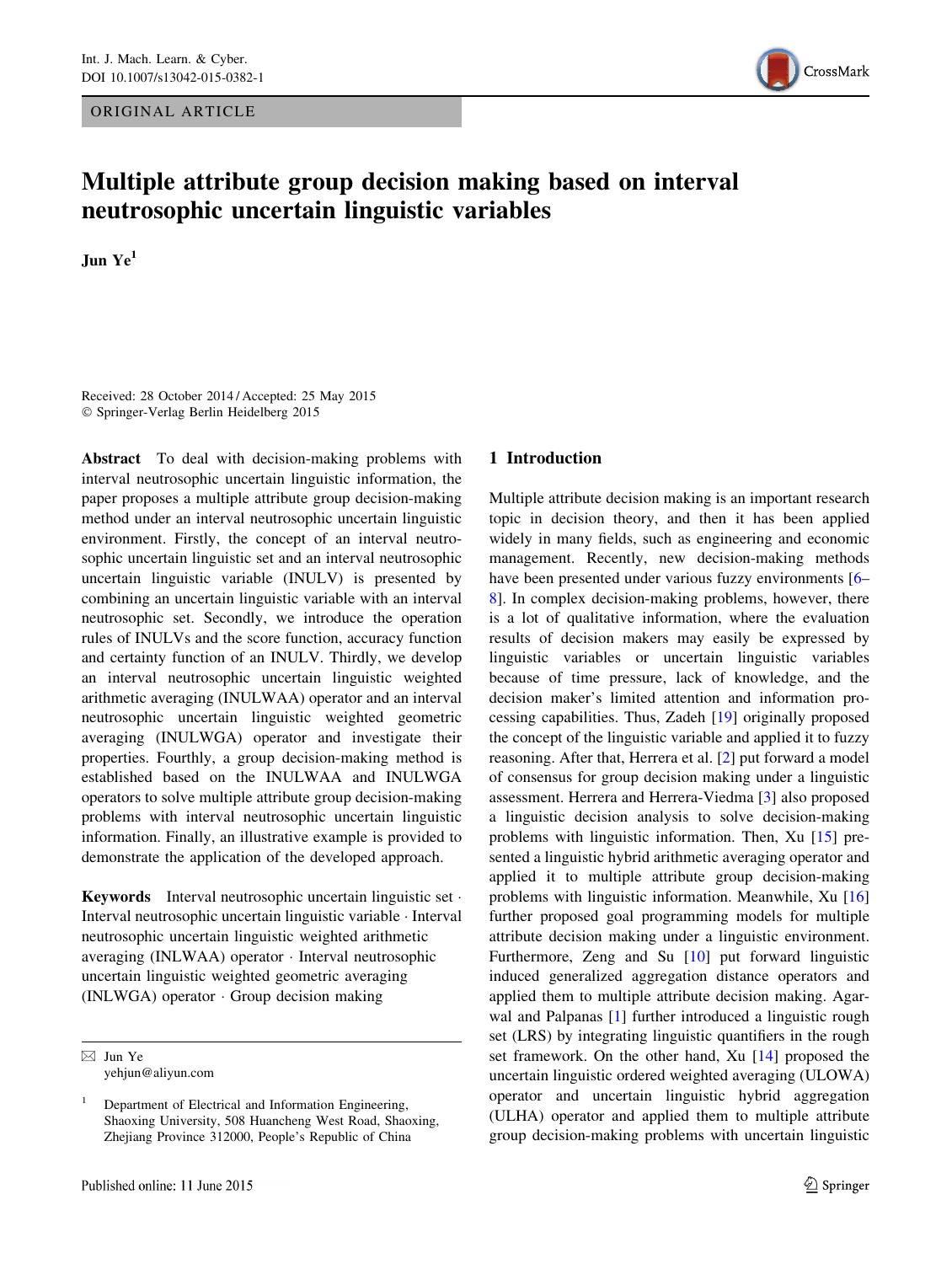information. Also, Xu [[17\]](#page-11-0) developed some induced uncertain linguistic ordered weighted averaging (IULOWA) operators and applied them to multiple attribute group decision making under an uncertain linguistic environment. Furthermore, by combining a linguistic variable with an intuitionistic fuzzy set (IFS), Wang and Li [\[12](#page-11-0)] introduced the intuitionistic linguistic set (ILS) that consists of a linguistic part and an intuitionistic part. Further, they [[12\]](#page-11-0) proposed an intuitionistic two-semantic, a Hamming distance between two intuitionistic two-semantics, and a ranking method for alternatives in accordance with the comprehensive membership degree to the ideal solution for each alternative. Wang and Li [\[13](#page-11-0)] also introduced the operation rules of intuitionistic linguistic variables (ILVs), the expected value, score and accuracy functions of an ILV and developed the intuitionistic linguistic weighted arithmetic averaging (ILWAA) operator and intuitionistic linguistic weighted geometric averaging (ILWGA) operator, and then they applied the ILWAA and ILWGA operators to multiple attribute decision-making problems with intuitionistic linguistic information. Furthermore, Liu and Jin [\[4](#page-10-0)] proposed the concept of an intuitionistic uncertain linguistic variable (IULV), which is an extension of the ILV concept, and developed an intuitionistic uncertain linguistic weighted geometric averaging (IULWGA) operator, an intuitionistic uncertain linguistic ordered weighted geometric (IULOWG) operator, and an intuitionistic uncertain linguistic hybrid geometric (IULHG) operator, which generalizes both the IULWGA operator and the IULOWG operator, and then they applied these operators to multiple attribute group decision-making problems with IULVs. Liu et al. [[5\]](#page-10-0) further developed some intuitionistic uncertain linguistic Heronian mean operators, including an intuitionistic uncertain linguistic arithmetic Heronian (IULAH) operator, an intuitionistic uncertain linguistic weighted arithmetic Heronian (IUL-WAH) operator, an intuitionistic uncertain linguistic geometric Heronian (IULGH) operator, and an intuitionistic uncertain linguistic weighted geometric Heronian (IULWGH) operator, and then applied them to group decision making.

In real decision-making problems, there is often incomplete, indeterminate and inconsistent information. Thus, the neutrosophic set proposed by Smarandache [[9\]](#page-11-0) can be better to express this kind of information. Therefore, Ye [\[18](#page-11-0)] proposed the concepts of interval neutrosophic linguistic set (INLS) and interval neutrosophic linguistic variable (INLV) by combining a linguistic variable with an interval neutrosophic set (INS). Since an INLV consists of a linguistic part and an interval neutrosophic part, we can also consider that the linguistic part of the INLV is the

linguistic variable represented by decision maker's judgment to an evaluated object and the interval neutrosophic part of the INLV is the subjective evaluation value on the reliability of the given linguistic variable, which is expressed by a truth-membership degree interval and an indeterminacy-membership degree interval and a falsitymembership degree interval. However, an INLS is an extension of an ILS by replacing the intuitionistic part of the ILS with interval neutrosophic part, while the linguistic part in the INLS is still the linguistic variable rather then the uncertain linguistic variable that easily expresses the qualitative information. Hence, the INLS cannot represent and deal with interval neutrosophic uncertain linguistic information. To overcome the shortcoming, the INLS should be extended by expressing the linguistic part of an INLS with an uncertain linguistic variable to propose the concepts of an interval neutrosophic uncertain linguistic set (INULS) and an interval neutrosophic uncertain linguistic variable (INULV), which are composed of an uncertain linguistic part and an interval neutrosophic part. Therefore, INULSs can easily express and better handle the uncertain information and inconsistent information than ILSs, IULSs and INLSs. As the further extension of author's previous work  $[18]$  $[18]$ , the purposes of this paper are: (1) to propose the concepts of an INULS and an INULV (2) to introduce basic operation rules of INULVs and the score, accuracy and certainty functions of an INULV (3) to develop an interval neutrosophic uncertain linguistic weighted arithmetic averaging (INULWAA) operator and an interval neutrosophic uncertain linguistic weighted geometric averaging (INULWGA) operator and to investigate their properties, and (4) to establish a group decision-making method based on the INULWAA and INULWGA operators for solving multiple attribute group decision-making problems with interval neutrosophic uncertain linguistic information.

To achieve the above purposes, the remainder of this paper is structured as follows. Section 2 briefly describes some concepts of linguistic variables, uncertain linguistic variables, INSs, INLSs and INLVs. In Sect. 3, we propose an INULS and an INULV, the operation rules of INULVs, and the score function, accuracy function and certainty function of an INULV. Section 4 introduces INULWAA and INULWGA operators of INULVs and investigates their properties. In Sect. 5, a multiple attribute group decision-making method based on the INULWAA and INULWGA operators is established in interval neutrosophic uncertain linguistic setting. In Sect. 6, an illustrative example is provided to demonstrate the application of the proposed method. Section 7 contains conclusions and future work.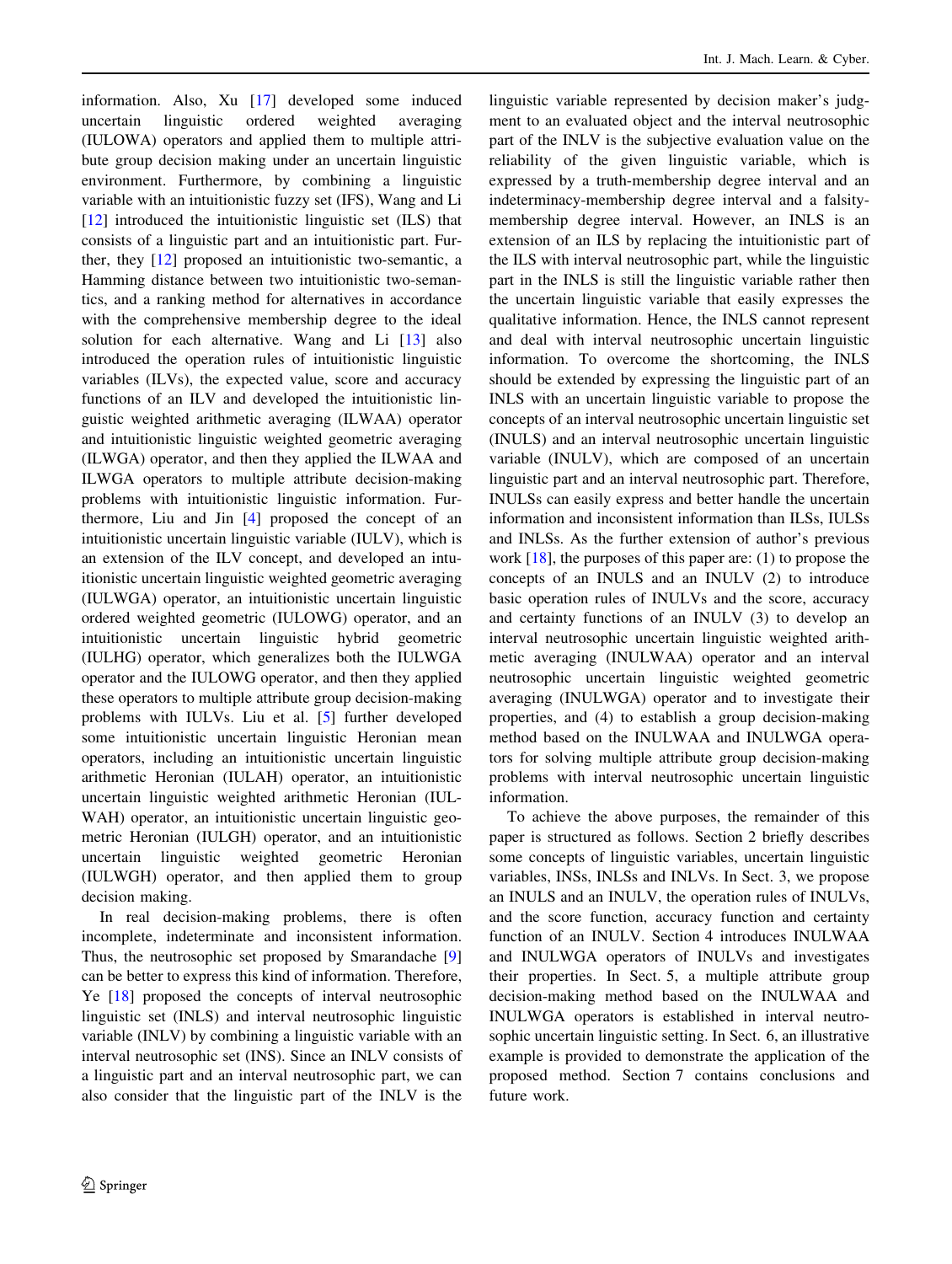## 2 Preliminaries

### 2.1 Linguistic variables and uncertain linguistic variables

Some concepts of linguistic variables, uncertain linguistic variables and their basic operation rules are introduced below.

Let  $S = \{s_0, s_2, ..., s_{l-1}\}\$  be a finite and totally ordered discrete linguistic term set with old cardinality, where  $s_i$  in the linguistic term set S represents a linguistic variable and l is an odd value. For example, Taking  $l = 7$ , we can give a linguistic term set  $S$  [\[3](#page-10-0)]:

 $S = \{s_0, s_1, s_2, s_3, s_4, s_5, s_6\} = \{\text{extremely poor, very}\}$ poor, poor, medium, good, very good, extremely good}.

For any two linguistic variables  $s_i$  and  $s_j$  in a linguistic term set S must satisfy the following characteristics  $[2, 3]$  $[2, 3]$  $[2, 3]$  $[2, 3]$ :

- 1. Order of two variables:  $s_i \geq s_j$  if  $i \geq j$ ;
- 2. Negation operator:  $neg(s_i) = s_{i-1-i};$
- 3. Maximum operator: max $(s_i, s_j) = s_i$  if  $i > j$ ;
- 4. Minimum operator:  $\min(s_i, s_j) = s_i$  if  $j > i$ .

Then, the discrete linguistic term set  $S = \{s_0, s_1, s_2, s_3,$  $s_4$ ,  $s_5$ ,  $s_6$  can be extended to a continuous linguistic set  $\bar{S} = \{s_\alpha | \alpha \in R\}$ , which also satisfy the aforementioned characteristics, to minimize the linguistic information loss in the operation process. For any two linguistic variables  $s_i$ and  $s_j$  for  $s_i, s_j \in \overline{S}$ , the operation rules are defined as follows [\[15](#page-11-0), [16](#page-11-0)]:

- 1.  $s_i \oplus s_j = s_{i+j};$
- 2.  $s_i \otimes s_j = s_{i \times j};$
- 3.  $s_i/s_i = s_{i/i};$
- 4.  $\lambda s_i = s_{\lambda \times i}$  for  $\lambda \geq 0$ ;
- 5.  $(s_i)^{\lambda} = s_{i^{\lambda}}$  for  $\lambda \geq 0$ .

**Definition 1** [[14,](#page-11-0) [17](#page-11-0)] Suppose  $\tilde{s} = [s_a, s_b]$ , where  $s_a, s_b \in$  $\bar{S}$  with  $a \leq b$  are the lower limit and the upper limit of  $\tilde{s}$ , respectively. Then  $\tilde{s}$  is called an uncertain linguistic variable.

Let  $\tilde{s}_1 = [s_{a1}, s_{b1}]$  and  $\tilde{s}_2 = [s_{a2}, s_{b2}]$  be any two uncertain linguistic variables, then their operation rules are defined as follows [\[14,](#page-11-0) [17\]](#page-11-0):

- 1.  $\tilde{s}_1 \oplus \tilde{s}_2 = [s_{a1}, s_{b1}] \oplus [s_{a2}, s_{b2}] = [s_{a1+a2}, s_{b1+b2}];$
- 2.  $\tilde{s}_1 \otimes \tilde{s}_2 = [s_{a1}, s_{b1}] \otimes [s_{a2}, s_{b2}] = [s_{a1 \times a2}, s_{b1 \times b2}];$
- 3.  $\tilde{s}_1/\tilde{s}_2=[s_{a1},s_{b1}]/[s_{a2},s_{b2}]=[s_{a1/b2},s_{b1/a2}]$  if  $a2 \neq 0$ and  $b2 \neq 0$ ;
- 4.  $\lambda \tilde{s}_1 = \lambda [s_{a1}, s_{b1}] = [s_{\lambda a1}, s_{\lambda b1}]$  for  $\lambda \geq 0$ .
- 5.  $(\tilde{s}_1)^{\lambda} = [s_{(a1)^{\lambda}}, s_{(b1)^{\lambda}}]$  for  $\lambda \ge 0$ .

#### 2.2 Some concepts of INSs

Smarandache [\[9](#page-11-0)] firstly proposed a neutrosophic set, which generalizes fuzzy sets, IFSs and interval valued intuitionistic fuzzy sets (IVIFSs), and gave the following definition of a neutrosophic set from philosophical point of view.

**Definition 2** [\[9](#page-11-0)] Let X be a space of points (objects), with a generic element in  $X$  denoted by  $x$ . A neutrosophic set A in  $X$  is characterized by a truth-membership function  $T_A(x)$ , an indeterminacy-membership function  $I_A(x)$  and a falsity-membership function  $F_A(x)$ . The functions  $T_A(x)$ ,  $I_A(x)$  and  $F_A(x)$  are real standard or nonstandard subsets of ]<sup>-</sup>0, 1<sup>+</sup>[, i.e.,  $T_A(x)$ :  $X \to$  ]<sup>-</sup>0, 1<sup>+</sup>[,  $I_A(x)$ :  $X \to$  ]<sup>-</sup>0, 1<sup>+</sup>[, and  $F_A(x): X \to ]-0, 1^+[$ . Thus, the sum of  $T_A(x), I_A(x)$  and  $F_A(x)$  satisfies the condition  $-0 \leq \sup T_A(x) + \sup I_A(x)$  $(x)$  + sup  $F_A(x) \leq 3^+$ .

For easy applications in real science and engineering areas, Wang et al. [\[11](#page-11-0)] introduced the concept of an INS, which is a subclass of a neutrosophic set, and gave the following definition of an INS.

**Definition 3** [\[11](#page-11-0)] Let X be a space of points (objects) with generic elements in  $X$  denoted by  $x$ . An INS  $A$  in X is characterized by a truth-membership function  $T_A(x)$ , an indeterminacy-membership function  $I<sub>A</sub>(x)$ , and a falsity-membership function  $F_A(x)$ . Then, there are  $T_A($  $x$ ) = [inf  $T_A(x)$ , sup  $T_A(x)$ ]  $\subseteq$  [0, 1],  $I_A(x) =$  [inf  $I_A(x)$ ,  $\sup$   $I_A(x)$   $\subseteq$   $[0, 1]$ , and  $F_A(x) =$   $\lim_{h \to 0} F_A(x)$ ,  $\sup$  $F_A(x)$   $\subseteq$  [0, 1] for each point x in X. An INS A can be represented by

$$
A = \{ \langle x, T_A(x), I_A(x), F_A(x) \rangle | x \in X \}
$$
  
=  $\{x, \langle [\inf T_A(x), \sup T_A(x)], [\inf I_A(x), \sup I_A(x)], [\inf F_A(x), \sup F_A(x)] \rangle | x \in X \}$ 

Obviously, the sum of  $T_A(x)$ ,  $I_A(x)$  and  $F_A(x)$  satisfies the condition  $0 \leq \sup T_A(x) + \sup I_A(x) + \sup F_A(x) \leq 3$ .

Then, some relations of INSs are introduced as follows [\[11](#page-11-0)]:

- 1. The complement of an INS A is denoted by  $A<sup>c</sup>$  and is defined as  $T_A^c(x) = [\inf F_A(x), \sup F_A(x)] \cdot I_A^c$ .  $f(x) = [1 - \sup I_A(x), 1 - \inf I_A(x)],$   $F_A^c(x) = [\inf I_A(x)]$  $T_A(x)$ , sup  $T_A(x)$  for any x in X.
- 2. An INS A is contained in the other INS B, written as  $A \subseteq B$ , if and only if inf  $T_A(x) \le \inf T_B(x)$ , sup  $T_A(x) \leq \sup T_B(x)$ , inf  $I_A(x) \geq \inf I_B(x)$ , sup  $I_A($  $x) \ge \sup I_B(x)$ , inf  $F_A(x) \ge \inf F_B(x)$ , and sup  $F_A(-)$  $x) \geq \sup F_B(x)$  for any x in X.
- 3. Two INSs A and B are equal, written as  $A = B$ , if and only if  $A \subseteq B$  and  $B \subseteq A$ .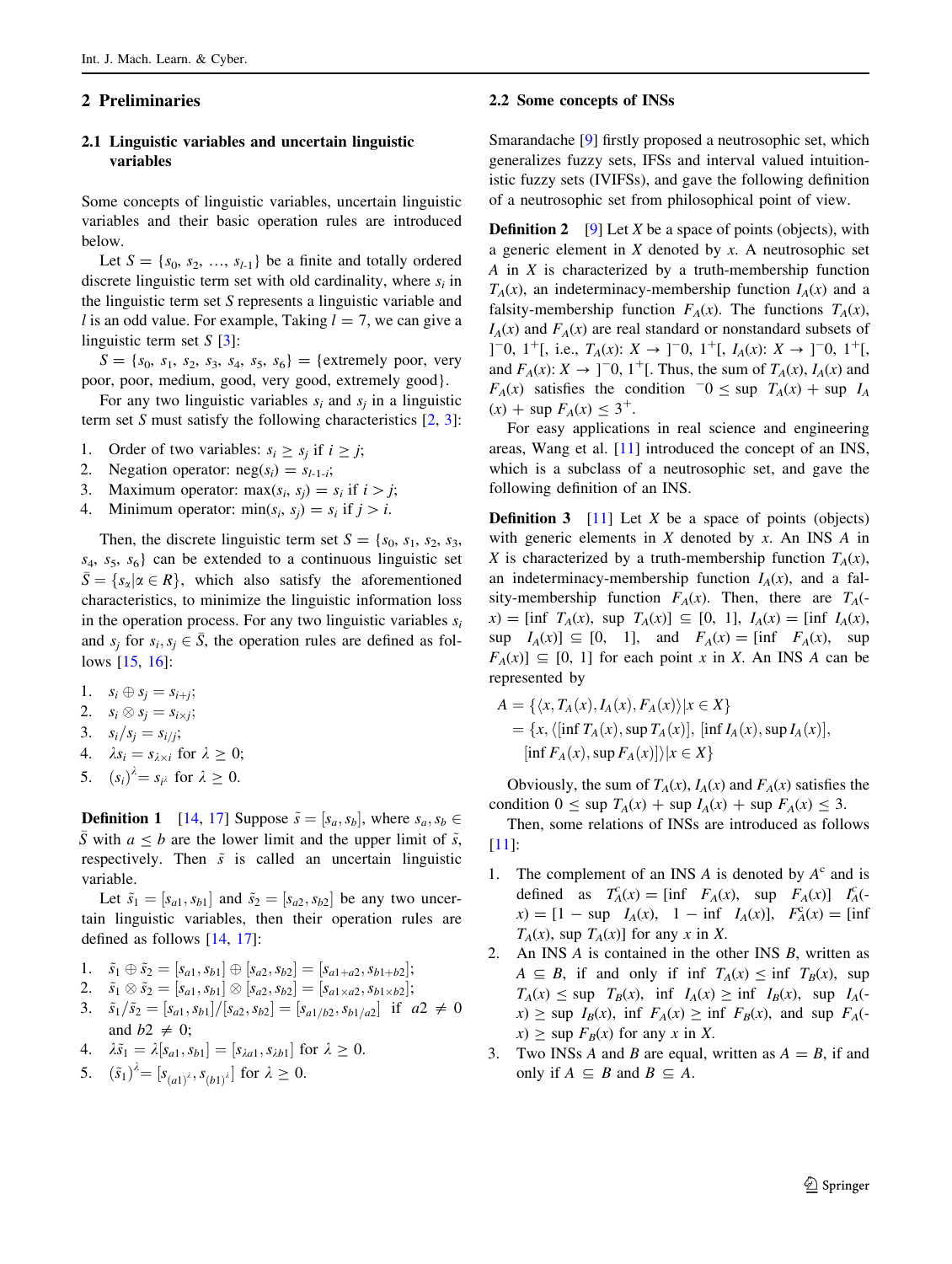#### <span id="page-3-0"></span>2.3 Interval neutrosophic linguistic set

Based on combining INSs and linguistic variables, Ye [[18\]](#page-11-0) firstly proposed INLSs and gave the following definition:

**Definition 4** [[18\]](#page-11-0) Let X be a finite universal set, then an INLS in  $X$  is defined as

$$
A = \left\{ \left\langle x, \left[ s_{\theta(x)}, (T_A(x), I_A(x), F_A(x)) \right] \right\rangle | x \in X \right\},\
$$

where  $s_{\theta(x)} \in S$ ,  $T_A(x) = [\inf T_A(x), \sup T_A(x)] \subseteq [0, 1],$  $I_A(x) = [\inf I_A(x), \sup I_A(x)] \subseteq [0, 1], F_A(x) = [\inf F_A(x),$  $\sup F_A(x) \leq [0, 1]$ , and  $0 \leq \sup T_A(x) + \sup I_A(x) + \sup$  $F_A(x) \leq 3$  for any  $x \in X$ . The functions  $T_A(x)$ ,  $I_A(x)$  and  $F_A(x)$  express, respectively, the truth-membership degree interval, indeterminacy-membership degree interval, and falsity-membership degree interval of the element  $x$  in  $X$  to the linguistic variable  $s_{\theta(x)}$ .

**Definition 5** [[18\]](#page-11-0) Let  $A = \{ \langle x, [s_{\theta(x)}, ([\inf T_A(x)],$ sup  $T_A(x)$ ,  $\left| \inf I_A(x), \sup I_A(x), \right|, \left| \inf F_A(x), \sup F_A(x) \right| \right|$  $|x \in X\}$  be any INLS. Then the seven tuple  $\langle s_{\theta(x)},$  (finf  $T_A(x),$  sup  $T_A(x)$ ),

 $\left\{ \inf I_A(x), \sup I_A(x), \inf F_A(x), \sup F_A(x) \right\}$  is called an INLV and A can also be viewed as the collection of INLVs. Thus, the INLS can also be expressed by

$$
A = \left\{ \langle s_{\theta(x)}, ([\inf T_A(x), \sup T_A(x)], [\inf I_A(x), \sup I_A(x)], \right\}
$$
  
[ $\inf F_A(x), \sup F_A(x)]$ )] $|x \in X$ }

Let  $a_1 = \langle s_{\theta(a_1)}, \{ \left[ \inf T(a_1), \sup T(a_1) \right], \{ \inf I(a_1), \} \}$  $\sup I(a_1)$ ,  $\left[ \inf F(a_1), \sup F(a_1) \right]$  and  $a_2 = \langle s_{\theta(a_2)}, \sup F(a_1) \rangle$  $([inf T(a_2), sup T(a_2)], [inf I(a_2), sup I(a_2)], [inf F(a_2),$  $\sup F(a_2)]$ ) be any two INLVs for  $a_1, a_2 \in S$  and any real number  $\lambda \geq 0$ , then their operation rules are defined as follows [[18\]](#page-11-0):

- 1.  $a_1 \oplus a_2 = \langle s_{\theta(a_1)+\theta(a_2)} , (\text{inf } T(a_1) + \text{inf } T(a_2) \text{inf } T \rangle$  $(a_1)$  inf  $T(a_2)$ , sup  $T(a_1)$  sup  $T(a_2)$  sup  $T(a_1)$  $\sup T(a_2)$ ,  $\qquad$  [inf  $I(a_1)$  inf  $I(a_2)$ ,  $\sup I(a_1)\sup I(a_2)$ ],  $\left\{ \inf F(a_1) \inf F(a_2), \sup F(a_1) \sup F(a_2) \right\} \right\};$
- 2.  $a_1 \otimes a_2 = \langle s_{\theta(a_1)} \times \theta(a_2), ([\inf T(a_1) \inf T(a_2), \sup T(a_1)) \rangle$  $\sup T(a_2)$ ,  $\int \inf I(a_1) + \inf I(a_2) - \inf I(a_1) \inf I(a_2)$ ,  $\sup I(a_1) + \sup I(a_2) - \sup I(a_1) \sup I(a_2)$ ],  $\inf F(a_1)$  $\frac{1}{\pi}$  inf  $F(a_2)$  – inf  $F(a_1)$  inf  $F(a_2)$ , sup  $F(a_1)$  + sup F  $(a_2)$  – sup  $F(a_1)$  sup  $F(a_2)\rvert$ );
- 3.  $\lambda a_1 = \langle s_{\lambda \theta(a_1)}, \left( \left[ 1 (1 \inf T(a_1))^{\lambda}, 1 (1 \sup T)\right] \right) \rangle$  $\frac{1}{2}$  $(a_1)$ <sup> $\lambda$ </sup>], ..[inf  $I^{\lambda}$   $(a_1)$ , sup  $I^{\lambda}(a_1)$ ], [inf  $F^{\lambda}(a_1)$ , sup  $F^{\lambda}$  $(a_1)\rangle$ ;
- 4.  $a_1^{\lambda} = \langle s_{\theta^{\lambda}(a_1)}, (\text{[inf } T^{\lambda}(a_1), \text{sup } T^{\lambda}(a_1)), [1 (1 \text{inf } I$  $(a_1)$ <sup> $\lambda$ </sup>,  $1 - (1 - \sup I(a_1))^{\lambda}$ ],  $[1 - (1 - \inf F(a_1))^{\lambda}$ ,  $1 - (1 - \sup F(a_1))^{\lambda}$ ]) $\rangle$ .

Let  $a_1 = \langle s_{\theta(a_1)}, \langle [\inf T(a_1), \sup T(a_1)], [\inf I(a_1), \sup I] \rangle$  $(a_1)$ ,  $\text{inf } F(a_1)$ ,  $\text{sup } F(a_1)$ ) and  $a_2 = \langle s_{\theta(a_2)}, \text{ (inf } T(a_2), \rangle$  $\sup T(a_2)$ ,  $\inf I(a_2)$ ,  $\sup I(a_2)$ ,  $\inf F(a_2)$ ,  $\sup F(a_2)$ )) be any two INLVs for  $a_1, a_2 \in S$  and any real numbers  $\lambda$ ,  $\lambda_1$ ,  $\lambda_2 \geq 0$ , then they satisfy the following properties [\[18](#page-11-0)]:

- 1.  $a_1 \oplus a_2 = a_2 \oplus a_1;$
- 2.  $a_1 \otimes a_2 = a_2 \otimes a_1;$
- 3.  $\lambda(a_1 \oplus a_2) = \lambda a_1 \oplus \lambda a_2;$
- 4.  $\lambda_1a_1 \oplus \lambda_2a_1 = (\lambda_1 + \lambda_2)a_1;$
- 5.  $a_1^{\lambda_1} \otimes a_1^{\lambda_2} = a_1^{\lambda_1 + \lambda_2};$
- 6.  $a_1^{\lambda_1} \otimes a_2^{\lambda_1} = (a_1 \otimes a_2)^{\lambda_1}.$

Then, Ye [\[18](#page-11-0)] defined the score function, accuracy function and certainty function of an INLV, which are important indexes for ranking alternatives in decisionmaking problems.

**Definition 6** [[18\]](#page-11-0) Let  $a = \langle s_{\theta(a)}, \{ \text{inf } T(a), \text{sup } T(a) \} \rangle$  $\left[ \inf I(a), \sup I(a) \right], \left[ \inf F(a), \sup F(a) \right]$  be an INLV for  $a \in$ S. Then, the score function, accuracy function and certainty function for the INLV  $a$  are defined, respectively, as follows:

$$
e(a) = \frac{1}{6}(4 + \inf T(a) - \inf I(a) - \inf F(a) + \sup T(a)
$$
  
- 
$$
\sup I(a) - \sup F(a)S_{\theta(a)}
$$
  
= 
$$
S_{\frac{1}{6}(4 + \inf T(a) - \inf I(a) - \inf F(a) + \sup T(a) - \sup I(a) - \sup F(a))\theta(a)},
$$
  
(1)

$$
h(a) = \frac{1}{2}(\inf T(a) - \inf F(a) + \sup T(a) - \sup F(a))s_{\theta(a)}
$$
  
=  $s_{\frac{1}{2}(\inf T(a) - \inf F(a) + \sup T(a) - \sup F(a))\theta(a)},$  (2)

$$
c(a) = \frac{1}{2}(\inf T(a) + \sup T(a))s_{\theta(a)} = s_{\frac{1}{2}(\inf T(a) + \sup T(a))\theta(a)}
$$
\n(3)

**Definition 7** [[18\]](#page-11-0). Let  $a_1$  and  $a_2$  be any two INLVs for  $a_1$ ,  $a_2 \in S$ . Then, the ranking method can be defined as follows:

- 1. If  $e(a_1) > e(a_2)$ , then  $a_1 > a_2$ ,
- 2. If  $e(a_1) = e(a_2)$  and  $h(a_1) > h(a_2)$ , then  $a_1 > a_2$ ,
- 3. If  $e(a_1) = e(a_2)$ ,  $h(a_1) = h(a_2)$ , and  $c(a_1) > c(a_2)$ , then  $a_1 > a_2$ ,
- 4. If  $e(a_1) = e(a_2)$ ,  $h(a_1) = h(a_2)$ , and  $c(a_1) = c(a_2)$ , then  $a_1 = a_2.$

Let  $a_i$   $(j = 1, 2, ..., n)$  be a collection of INLVs and  $W = (w_1, w_2, ..., w_n)^T$  be the weight vector of  $a_j$  ( $j = 1, 2, ...$ ) ..., *n*) with  $w_j$  ([0,1] and  $\sum_{j=1}^{n} w_j = 1$ . Then Ye [[18\]](#page-11-0) proposed the INLWAA and INLWGA operators, respectively, as follows: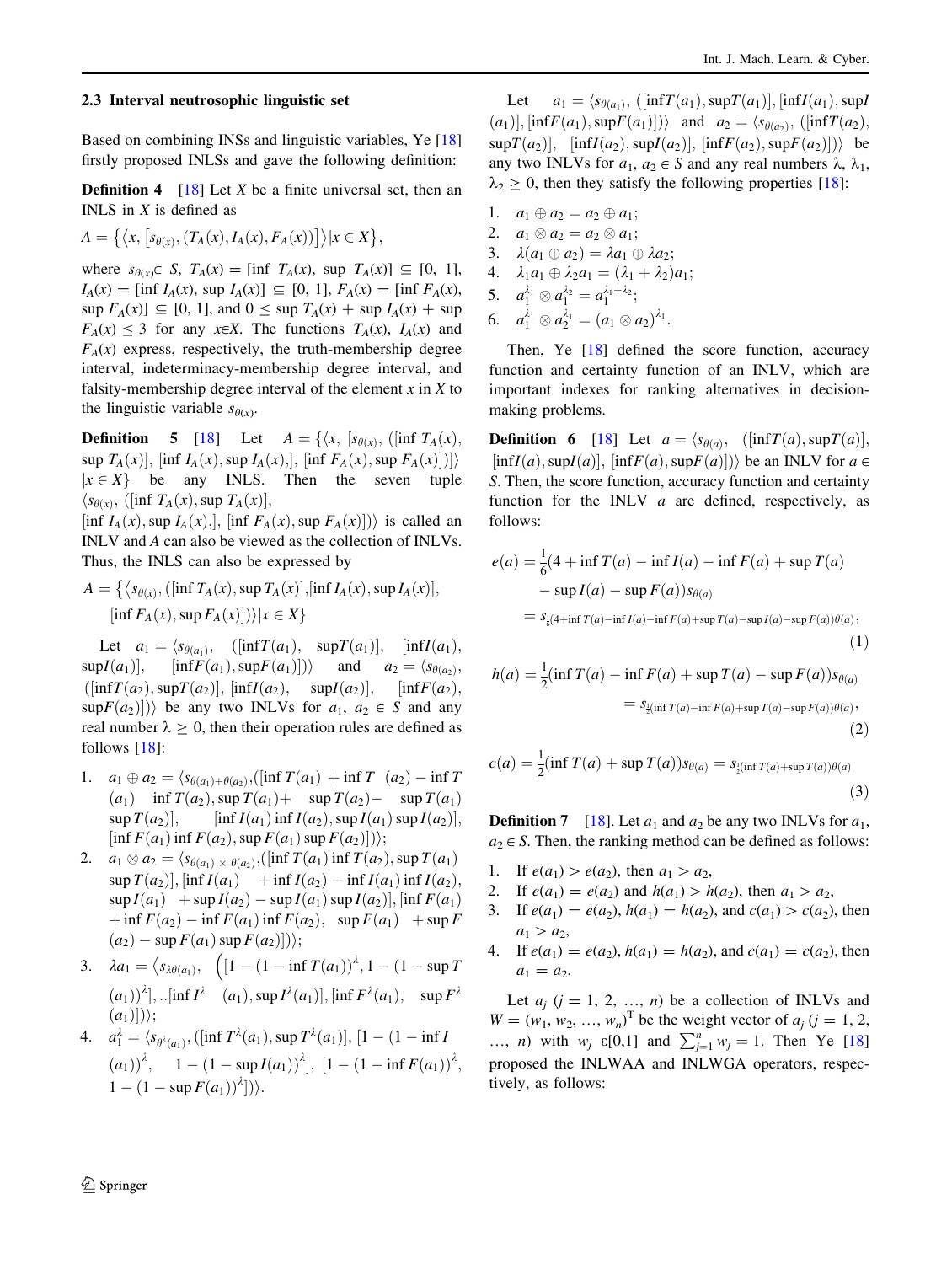<span id="page-4-0"></span> $INLWAA(a_1,a_2,\cdots,a_n)$ 

$$
= \left\langle s_{\sum_{j=1}^n w_j \theta(a_j)} , \left( \left[ 1 - \prod_{j=1}^n (1 - \inf T(a_j))^{w_j}, 1 - \prod_{j=1}^n (1 - \sup T(a_j))^{w_j} \right], \left[ \prod_{j=1}^n \inf T^{w_j}(a_j), \prod_{j=1}^n \sup F^{w_j}(a_j) \right] \right) \right\rangle,
$$
  

$$
\left\langle \prod_{j=1}^n \inf T^{w_j}(a_j), \prod_{j=1}^n \sup T^{w_j}(a_j) \right\rangle, \left\langle \prod_{j=1}^n \inf F^{w_j}(a_j), \prod_{j=1}^n \sup F^{w_j}(a_j) \right\rangle \right\rangle,
$$
(4)

 $\textit{INLWGA}(a_1, a_2, \cdots, a_n)$ 

$$
= \left\langle s_{\prod_{j=1}^{n} \theta^{w_j}(a_j)}, \left( \left[ \prod_{j=1}^{n} \inf T^{w_j}(a_j), \prod_{j=1}^{n} \sup T^{w_j}(a_j) \right], \left[ 1 - \prod_{j=1}^{n} \left( 1 - \inf I(a_j) \right)^{w_j}, 1 - \prod_{j=1}^{n} \left( 1 - \sup I(a_j) \right)^{w_j} \right], \left[ 1 - \prod_{j=1}^{n} \left( 1 - \inf F(a_j) \right)^{w_j}, 1 - \prod_{j=1}^{n} \left( 1 - \sup F(a_j) \right)^{w_j} \right] \right\rangle \right\rangle.
$$
\n(5)

#### 3 Interval neutrosophic uncertain linguistic set

In real decision making, there is a lot of qualitative information, which is easily expressed by linguistic variables or uncertain linguistic variables by decision makers. An ILS consists of the intuitionistic part and the linguistic part. Then, an IULS composes of the intuitionistic part and the uncertain linguistic part. Hence, the IULS only extends the linguistic part of the ILS and can express the truth-membership degree and falsity-membership degree belonging to an uncertain linguistic variable, but cannot express the truth-membership degree, indeterminacy-membership degree, and falsity-membership degree belonging to an uncertain linguistic variable. Furthermore, an INLS consists of the interval neutrosophic part and the linguistic part and can handle the information expressed by the truthmembership degree, indeterminacy-membership degree and falsity-membership degree belonging to the linguistic variable, but cannot represent and deal with the information expressed by the truth-membership degree, indeterminacy-membership degree and falsity-membership degree belonging to the uncertain linguistic variable. To overcome the aforementioned shortcoming, this section proposes INULSs and INULVs by combining an uncertain linguistic variable with an INS, and then introduces the operation rules and ranking method of INULVs.

**Definition 8** Let X be a finite universal set and  $[s_{\theta(x)},$  $s_{\rho(x)} \in S$  be an uncertain linguistic variable. An INULS in X is defined as

$$
A = \left\{ \left\langle x, [s_{\theta(x)}, s_{\rho(x)}], (T_A(x), I_A(x), F_A(x)) \right\rangle | x \in X \right\},\
$$

where  $s_{\theta(x)}$ ,  $s_{\rho(x)} \in S$ ,  $T_A(x) = [\inf T_A(x), \sup T_A(x)] \subseteq [0, 1],$  $I_A(x) = [\inf I_A(x), \sup I_A(x)] \subseteq [0, 1],$  and  $F_A(x) = [\inf F_A(x),$ 

 $\sup F_A(x) \leq [0, 1]$  with the condition  $0 \leq \sup T_A(x) + \sup$  $I_A(x)$  + sup  $F_A(x) \le 3$  for any x $\infty$ . The functions  $T_A(x)$ ,  $I_A$ (x) and  $F_A(x)$  express, respectively, the truth-membership degree interval, the indeterminacy-membership degree interval, and the falsity-membership degree interval of the element  $x$  in X belonging to the uncertain linguistic variable  $[s_{\theta(x)}, s_{\rho(x)}] \in S$ .

**Definition** 9 Let  $A = \{ \langle x, [s_{q(x)}, s_{r(x)}], ([\inf T_A(x),$  $\sup T_A(x)$ ,  $\inf I_A(x)$ ,  $\sup I_A(x)$ ,  $\inf F_A(x)$ ,  $\sup F_A(x)$ )))  $|x \in X\}$  be an INULS. Then the eight tuple  $\langle [s_{q(x)}, s_{r(x)}], \, ([\inf T_A(x), \sup T_A(x)], \quad [\inf I_A(x), \sup I_A(x)]$  $\left\{ \inf F_A(x), \sup F_A(x) \right\}$  is called an INULV and A can also be viewed as a collection of INULVs. Thus, the INULS can also be expressed as

$$
A = \{ \langle [s_{\theta(x)}, s_{\rho(x)}], ([\inf T_A(x), \sup T_A(x)],
$$
  
[ $\inf I_A(x), \sup I_A(x)$ ], [ $\inf F_A(x), \sup F_A(x)$ ]] $\rangle | x \in X \}.$ 

**Definition 10** Let  $\tilde{a}_1 = \langle [s_{\theta(\tilde{a}_1)}, s_{\rho(\tilde{a}_1)}],$  ([inf  $T(\tilde{a}_1)$ , sup  $T(\tilde{a}_1)$ ], [inf  $I(\tilde{a}_1)$ , sup  $I(\tilde{a}_1)$ ], [inf  $F(\tilde{a}_1)$ , sup  $F(\tilde{a}_1)$ ]) and  $\tilde{a}_2$  $=\langle [s_{\theta(\tilde{a}_2)}, s_{\rho(\tilde{a}_2)}],$  ([inf  $T(\tilde{a}_2),$  sup  $T(\tilde{a}_2)$ ], [inf  $I(\tilde{a}_2),$  sup  $I(\tilde{a}_2)$ ], [inf  $F(\tilde{a}_2)$ , sup  $F(\tilde{a}_2)$ ]) be two INULVs and  $\lambda \geq 0$ , then the operation rules of INULVs are defined as follows:

- 1.  $\tilde{a}_1 \oplus \tilde{a}_2 = \langle [s_{\theta(\tilde{a}_1)+\theta(\tilde{a}_2)}, s_{\rho(\tilde{a}_1)+\rho(\tilde{a}_2)}], ([\inf T(\tilde{a}_1)+\inf T(\tilde{a}_2)]\rangle$  $\tilde{\sigma}(\tilde{a}_2)$  - inf  $T(\tilde{a}_1)$  inf  $T(\tilde{a}_2)$ , sup  $T(\tilde{a}_1)$  + sup  $T(\tilde{a}_2)$  $s = \sup T(\tilde{a}_1) \sup T(\tilde{a}_2)$ ,  $\qquad \qquad [ \inf I(\tilde{a}_1) \inf I(\tilde{a}_2), \sup I(\tilde{a}_1) ]$  $\left(\tilde{a}_{1}\right)$  sup  $I(\tilde{a}_{2})$ ,  $\left[\inf F(\tilde{a}_{1})\inf F(\tilde{a}_{2}), \sup F(\tilde{a}_{1})\sup$  $F(\tilde{a}_2)\rangle$ ;
- 2.  $\tilde{a}_1 \otimes \tilde{a}_2 = \langle [s_{\theta(\tilde{a}_1)} \times \theta(\tilde{a}_2)}, \quad s_{\rho(\tilde{a}_1)} \times \theta(\tilde{a}_2)], \quad (\text{inf } T(\tilde{a}_1))$ inf  $T(\tilde{a}_2)$ , sup  $T(\tilde{a}_1)$  sup  $T(\tilde{a}_2)$ ,  $\left[\inf I(\tilde{a}_1)+\inf I(\tilde{a}_2)-\right]$ inf  $I(\tilde{a}_1)$  inf  $I(\tilde{a}_2)$ , sup  $I(\tilde{a}_1)$  = sup  $I(\tilde{a}_2)$  = sup  $I(\tilde{a}_1)$  $\sup I(\tilde{a}_2)$ ,  $\inf F(\tilde{a}_1)+\inf F(\tilde{a}_2)-\inf F(\tilde{a}_1)\inf F(\tilde{a}_2)$ ,  $\sup F(\tilde{a}_1)+\sup F(\tilde{a}_2)-\sup F(\tilde{a}_1)\sup F(\tilde{a}_2)]\rangle;$
- 3.  $\lambda \tilde{a}_1 = \langle [s_{\lambda\theta(\tilde{a}_1)}, s_{\lambda\rho(\tilde{a}_1)}], ([1 (1 \inf T(\tilde{a}_1))^{\lambda}, 1 (1 \sup T(\tilde{a}_1)^{\lambda}], \quad [\inf I^{\lambda}(\tilde{a}_1), \sup I^{\lambda} \quad (\tilde{a}_1)], [\inf F^{\lambda}(\tilde{a}_1), \sup$  $F^{\lambda}(\tilde{a}_1)$ ]);
- 4.  $\tilde{a}_1^{\lambda} = \langle [s_{\theta^{\lambda}}(\tilde{a}_1), s_{\rho^{\lambda}(\tilde{a}_1)}], ([\inf T^{\lambda}(\tilde{a}_1), \sup T^{\lambda}(\tilde{a}_1)], [1 (1 - \inf I(\tilde{a}_1))^{\lambda}, 1 - (1 - \sup I(\tilde{a}_1))^{\lambda}], [1 - (1 - \inf F)]$  $(\tilde{a}_1)$ , 1 –  $(1 - \sup F(\tilde{a}_1))^{\lambda}$ ]).

Obviously, the above operation results are still INULVs.

**Theorem 1** For any two INULVs  $\tilde{a}_1 = \langle [s_{\theta(\tilde{a}_1)}, s_{\rho(\tilde{a}_1)}],$ ([inf  $T(\tilde{a}_1)$ , sup  $T(\tilde{a}_1)$ ], [inf  $I(\tilde{a}_1)$ , sup  $I(\tilde{a}_1)$ ], [inf  $F(\tilde{a}_1)$ , sup  $F(\tilde{a}_1)|$ ) and  $\tilde{a}_2 = \langle [s_{\theta(\tilde{a}_2)}, s_{\rho(\tilde{a}_2)}],$  ([inf  $T(\tilde{a}_2)$ , sup  $T(\tilde{a}_2)$ ], [inf  $I(\tilde{a}_2)$ , sup  $I(\tilde{a}_2)$ ], [inf  $F(\tilde{a}_2)$ , sup  $F(\tilde{a}_2)$ ])), and any real numbers  $\lambda$ ,  $\lambda_1$ ,  $\lambda_2 \geq 0$ , it is easy to prove that their operation rules have the following properties:

- 1.  $\tilde{a}_1 \oplus \tilde{a}_2 = \tilde{a}_2 \oplus \tilde{a}_1;$
- 2.  $\tilde{a}_1 \otimes \tilde{a}_2 = \tilde{a}_2 \otimes \tilde{a}_1;$
- 3.  $\lambda(\tilde{a}_1 \oplus \tilde{a}_2) = \lambda \tilde{a}_1 \oplus \lambda \tilde{a}_2;$
- 4.  $\lambda_1 \tilde{a}_1 \oplus \lambda_2 \tilde{a}_1 = (\lambda_1 + \lambda_2) \tilde{a}_1;$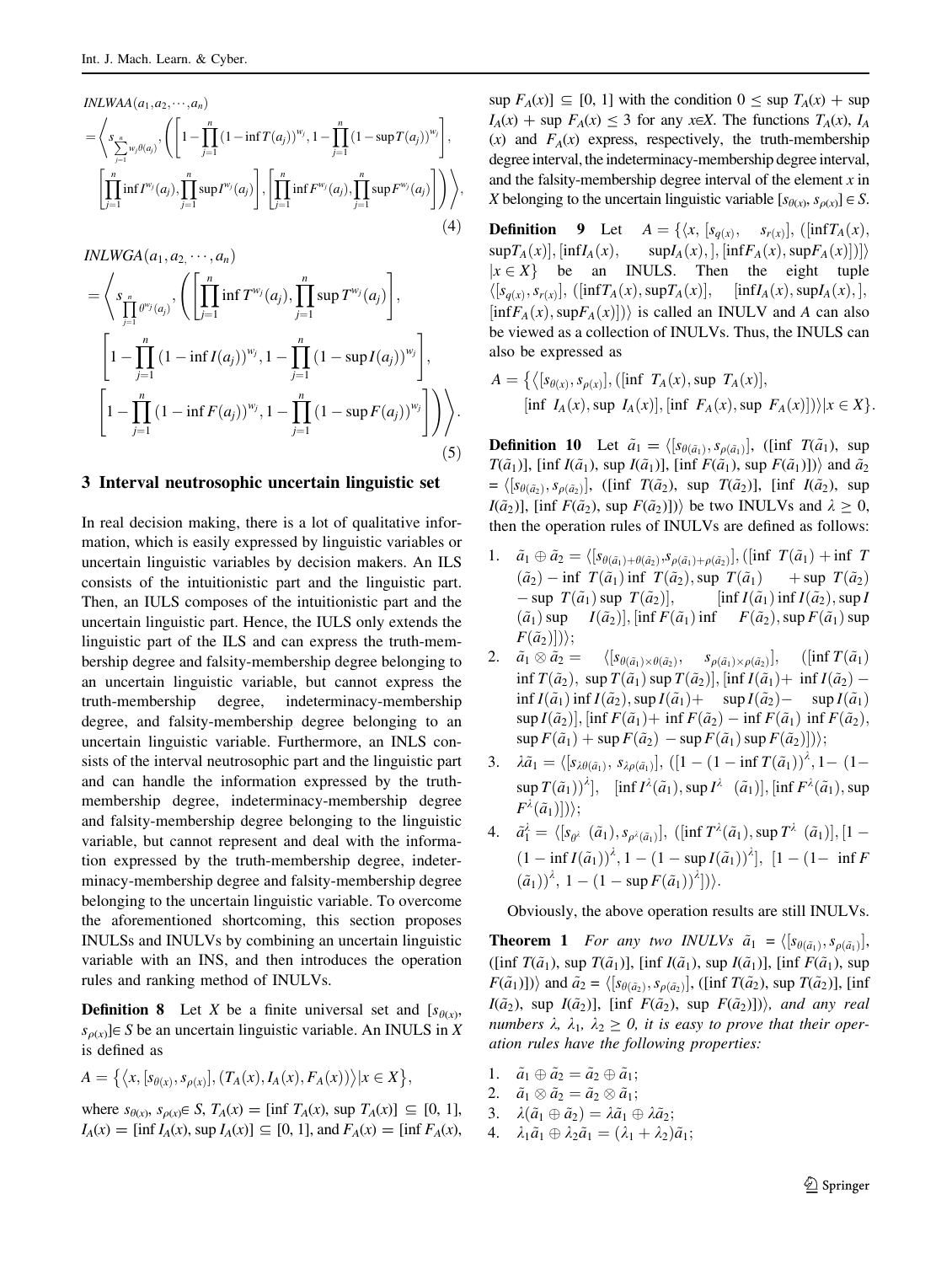- <span id="page-5-0"></span>5.  $\tilde{a}_1^{\lambda_1} \otimes \tilde{a}_1^{\lambda_2} = \tilde{a}_1^{\lambda_1 + \lambda_2};$
- 6.  $\tilde{a}_1^{\lambda_1} \otimes \tilde{a}_2^{\lambda_1} = (\tilde{a}_1 \otimes \tilde{a}_2)^{\lambda_1}.$

To compare INULVs, we define the score function, accuracy function and certainty function of an INULV as the extension of author's previous work in [\[18\]](#page-11-0).

**Definition 11** Let  $\tilde{a} = \langle [s_{\theta(\tilde{a})}, s_{\rho(\tilde{a})}], ([\inf T(\tilde{a}), \sup T(\tilde{a})],$ [inf  $I(\tilde{a})$ , sup  $I(\tilde{a})$ ], [inf  $F(\tilde{a})$ , sup  $F(\tilde{a})$ ]) be an INULV. Then, the score function, accuracy function, and certainty function for the INULV  $\tilde{a}$  are defined, respectively, as follows:

$$
E(\tilde{a}) = (4 + \inf T(\tilde{a}) - \inf I(\tilde{a}) - \inf F(\tilde{a})
$$
  
+ 
$$
\sup T(\tilde{a}) - \sup I(\tilde{a}) - \sup F(\tilde{a})/6 \times s_{(\theta(\tilde{a}) + \rho(\tilde{a}))/2}
$$
  
= 
$$
s_{(4 + \inf T(\tilde{a}) - \inf I(\tilde{a}) - \inf F(\tilde{a}) + \sup T(\tilde{a}) - \sup I(\tilde{a}) - \sup F(\tilde{a}) \times (\theta(\tilde{a}) + \rho(\tilde{a}))/12},
$$
  
(6)

$$
H(\tilde{a}) = (\inf T(\tilde{a}) - \inf F(\tilde{a})
$$
  
+ 
$$
\sup T(\tilde{a}) - \sup F(\tilde{a}) / 2 \times s_{(\theta(\tilde{a}) + \rho(\tilde{a}))/2}
$$
 (7)

 $= S(\inf T(\tilde{a}) - \inf F(\tilde{a}) + \sup T(\tilde{a}) - \sup F(\tilde{a}) \times (\theta(\tilde{a}) + \rho(\tilde{a})) / 4,$ 

$$
C(\tilde{a}) = (\inf T(\tilde{a}) + \sup T(\tilde{a}))/2 \times s_{(\theta(\tilde{a}) + \rho(\tilde{a}))/2}
$$
  
=  $s_{(\inf T(\tilde{a}) + \sup T(\tilde{a})) \times (\theta(\tilde{a}) + \rho(\tilde{a}))/4}.$  (8)

Based on Definitions 7 and 11, a ranking method between INULVs can be given as follows.

**Definition 12** Let  $\tilde{a}_1$  and  $\tilde{a}_2$  be two INULVs. Then, their ranking method can be introduced as follows:

- 1. If  $E(\tilde{a}_1) > E(\tilde{a}_2)$ , then  $\tilde{a}_1 > \tilde{a}_2$ ,
- 2. If  $E(\tilde{a}_1) = E(\tilde{a}_2)$  and  $H(\tilde{a}_1) > H(\tilde{a}_2)$ , then  $\tilde{a}_1 > \tilde{a}_2$ ,
- 3. If  $E(\tilde{a}_1) = E(\tilde{a}_2)$ ,  $H(\tilde{a}_1) = H(\tilde{a}_2)$ , and  $C(\tilde{a}_1) > C(\tilde{a}_2)$ , then  $\tilde{a}_1 > \tilde{a}_2$ ,
- 4. If  $E(\tilde{a}_1) = E(\tilde{a}_2)$ ,  $H(\tilde{a}_1) = H(\tilde{a}_2)$ , and  $C(\tilde{a}_1) = C(\tilde{a}_2)$ , then  $\tilde{a}_1 = \tilde{a}_2$ .

# 4 Two weighted aggregation operators for INULVs

Based on the operation rules in Definition 10 and the extension of Eqs.  $(4)$  $(4)$  and  $(5)$  $(5)$ , we can propose the weighted arithmetic aggregation operator and weighted geometric aggregation operator for INULVs to aggregate interval neutrosophic uncertain linguistic information.

# 4.1 Interval neutrosophic uncertain linguistic weighted arithmetic averaging operator

**Definition 13** Let  $\tilde{a}_i$  ( $j = 1, 2, ..., n$ ) be a collection of INULVs. The INULWAA operator is defined by

$$
INULWAA(\tilde{a}_1, \tilde{a}_2, \cdots, \tilde{a}_n) = \sum_{j=1}^n w_j \tilde{a}_j
$$
 (9)

where  $W = (w_1, w_2, ..., w_n)^T$  is the weight vector of  $\tilde{a}_j$ (i)  $y_1, y_2, ..., y_n$  is the neighborhood  $(j = 1, 2, ..., n), w_j \in [0,1]$  and  $\sum_{j=1}^{n} w_j = 1$ .

**Theorem 2** Let  $\tilde{a}_j$  (j = 1, 2, ..., n) be a collection of INULVs. Then by Eq.  $(9)$  and the operation rules in Definition 10, we have the following result:

$$
INULWAA(\tilde{a}_1, \tilde{a}_2, \cdots, \tilde{a}_n) = \left\langle \left[ s_{\sum_{j=1}^n w_j \theta(\tilde{a}_j)}, s_{\sum_{j=1}^n w_j \theta(\tilde{a}_j)} \right], \left[ 1 - \prod_{j=1}^n (1 - \inf T(\tilde{a}_j))^{w_j}, 1 - \prod_{j=1}^n (1 - \sup T(\tilde{a}_j))^{w_j} \right], \left[ \prod_{j=1}^n \inf F^{w_j}(\tilde{a}_j), \prod_{j=1}^n \sup F^{w_j}(\tilde{a}_j) \right] \right\rangle \right\rangle
$$
\n
$$
(10)
$$

where  $W = (w_1, w_2, ..., w_n^T)$  is the weight vector of  $\tilde{a}_j$ (i)  $(i=1, 2, ..., n)$ ,  $w_j \in [0,1]$  and  $\sum_{j=1}^{n} w_j = 1$ .

Proof The proof of Eq. (10) can be done by means of mathematical induction.

1. When 
$$
n = 2
$$
, then  
\n
$$
w_1 \tilde{a}_1 = \langle [s_{w_1 \theta(\tilde{a}_1)}, s_{w_1 \rho(\tilde{a}_1)}], ([1 - (1 - \inf T(\tilde{a}_1)))^{w_1},
$$
\n
$$
1 - (1 - \sup T(\tilde{a}_1)))^{w_1}],
$$
\n
$$
[\inf I^{w_1}(\tilde{a}_1), \sup I^{w_1}(\tilde{a}_1)], [\inf F^{w_1}(\tilde{a}_1), \sup F^{w_1}(\tilde{a}_1)]\rangle,
$$

$$
w_2\tilde{a}_2 = \langle [s_{w_2\theta(\tilde{a}_2)}, s_{w_2\rho(\tilde{a}_2)}], ([1 - (1 - \inf T(\tilde{a}_2)))^{w_2},
$$
  
\n
$$
1 - (1 - \sup T(\tilde{a}_2)))^{w_2}],
$$
  
\n
$$
[\inf P^{w_2}(a_2), \sup P^{w_2}(\tilde{a}_2)], [\inf F^{w_2}(\tilde{a}_2), \sup F^{w_2}(\tilde{a}_2)])\rangle,
$$

Thus,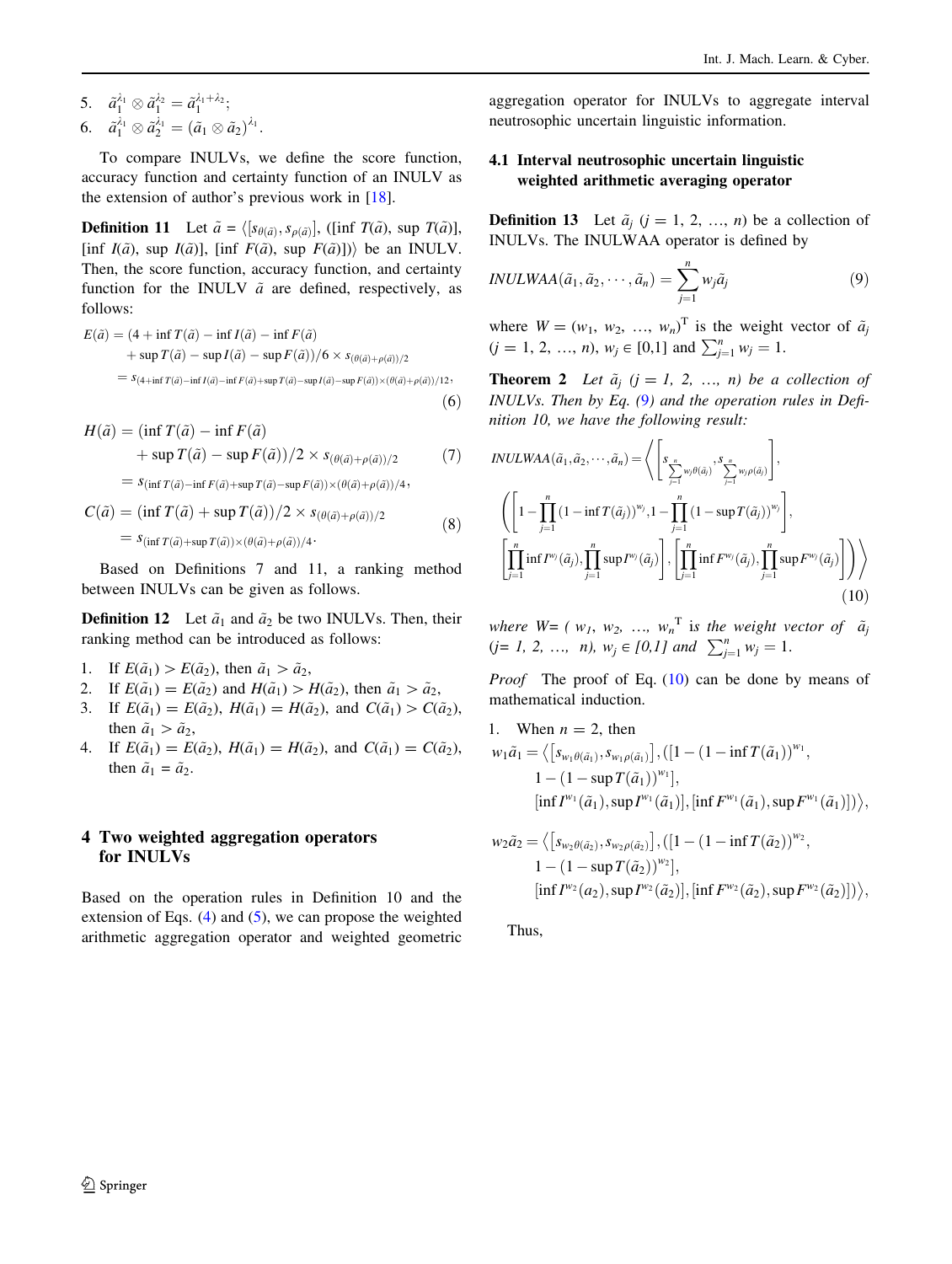$$
INULWAA(\tilde{a}_1, \tilde{a}_2) = w_1\tilde{a}_1 \oplus w_2\tilde{a}_2
$$
\n
$$
= \left\langle \left[ s_{\sum_{j=1}^2 w_j \theta(\tilde{a}_j)} , s_{\sum_{j=1}^2 w_j \rho(\tilde{a}_j)} \right], \left( [1 - (1 - \inf T(\tilde{a}_1))^{w_1} + 1 - (1 - \inf T(\tilde{a}_2))^{w_2} \right] - (1 - (1 - \inf T(\tilde{a}_1))^{w_1}) (1 - (1 - \inf T(\tilde{a}_2))^{w_2}),
$$
\n
$$
1 - (1 - \sup T(\tilde{a}_1))^{w_1} + 1 - (1 - \sup T(\tilde{a}_2))^{w_2} - (1 - (1 - \sup T(\tilde{a}_1))^{w_1}) (1 - (1 - \sup T(\tilde{a}_2))^{w_2}),
$$
\n
$$
= (1 - (1 - \sup T(\tilde{a}_1))^{w_1}) (1 - (1 - \sup T(\tilde{a}_2))^{w_2}),
$$
\n
$$
= \left\langle \left[ s_{\frac{2}{\sum_{j=1}^2 w_j \theta(\tilde{a}_j)}} , s_{\frac{2}{\sum_{j=1}^2 w_j \rho(\tilde{a}_j)}} \right], \left( [1 - (1 - \inf T(\tilde{a}_1))^{w_1} (1 - \inf T(\tilde{a}_2))^{w_2}, \right) - (1 - \sup T(\tilde{a}_1))^{w_1} (1 - \sup T(\tilde{a}_2))^{w_2},
$$
\n
$$
1 - (1 - \sup T(\tilde{a}_1))^{w_1} (1 - \sup T(\tilde{a}_2))^{w_2},
$$
\n
$$
= \left\langle \prod_{j=1}^2 \inf T^{w_j}(\tilde{a}_j), \prod_{j=1}^2 \sup T^{w_j}(\tilde{a}_j) \right\rangle,
$$
\n
$$
= \left\langle \prod_{j=1}^2 \inf T^{w_j}(\tilde{a}_j), \prod_{j=1}^2 \sup F^{w_j}(\tilde{a}_j) \right\rangle \right\rangle
$$
\n
$$
(11)
$$

2. When  $n = k$ , by using Eq. [\(10](#page-5-0)), we obtain

$$
IVULWAA(\tilde{a}_1, \tilde{a}_2, ..., \tilde{a}_k)
$$
\n
$$
= \left\langle \left[ s_{\sum_{j=1}^k w_j \theta(\tilde{a}_j)}, s_{\sum_{j=1}^k w_j \theta(\tilde{a}_j)} \right], \left( \left[ 1 - \prod_{j=1}^k (1 - \inf T(\tilde{a}_j))^{w_j}, 1 - \prod_{j=1}^k (1 - \sup T(\tilde{a}_j))^{w_j} \right], \left[ \prod_{j=1}^k \inf T^{w_j}(\tilde{a}_j), \prod_{j=1}^k \sup T^{w_j}(\tilde{a}_j) \right], \left[ \prod_{j=1}^k \inf F^{w_j}(\tilde{a}_j), \prod_{j=1}^k \sup F^{w_j}(\tilde{a}_j) \right] \right\rangle
$$
\n
$$
(12)
$$

(3) When  $n = k + 1$ , by applying Eqs. [\(11](#page-5-0)) and (12), we can get

$$
INULWAA(\tilde{a}_1, \tilde{a}_2, ..., \tilde{a}_{k+1}) = \left\langle \left[ s_{\sum_{j=1}^{k+1} w_j \theta(\tilde{a}_j)}, s_{\sum_{j=1}^{k+1} w_j \theta(\tilde{a}_j)} \right], \right\rangle
$$
  

$$
\left( \left[ 1 - \prod_{j=1}^{k} (1 - \inf T(\tilde{a}_j))^{w_j} + 1 - (1 - \inf T(\tilde{a}_{k+1}))^{w_{k+1}} - (1 - \prod_{j=1}^{k} (1 - \inf T(\tilde{a}_j))^{w_j})(1 - (1 - \inf T(\tilde{a}_{k+1}))^{w_{k+1}}), \right]
$$
  

$$
1 - \prod_{j=1}^{k} (1 - \sup T(\tilde{a}_j))^{w_j} + 1 - (1 - \sup T(\tilde{a}_{k+1}))^{w_{k+1}}
$$
  

$$
- (1 - \prod_{j=1}^{k} (1 - \sup T(\tilde{a}_j))^{w_j})(1 - (1 - \sup T(\tilde{a}_{k+1}))^{w_{k+1}}) \right],
$$
  

$$
\left[ \prod_{j=1}^{k+1} \inf T^{w_j}(\tilde{a}_j), \prod_{j=1}^{k+1} \sup T^{w_j}(\tilde{a}_j) \right], \left[ \prod_{j=1}^{k+1} \inf F^{w_j}(\tilde{a}_j), \prod_{j=1}^{k+1} \sup F^{w_j}(\tilde{a}_j) \right] \right\rangle
$$
  

$$
= \left\langle \left[ s_{\sum_{j=1}^{k+1} w_j \theta(\tilde{a}_j)}, s_{\sum_{j=1}^{k+1} w_j \rho(\tilde{a}_j)} \right], \left( \left[ 1 - \prod_{j=1}^{k+1} (1 - \inf T(\tilde{a}_j))^{w_j}, \right] - 1 - \prod_{j=1}^{k+1} (1 - \sup T(\tilde{a}_j))^{w_j} \right], \left[ \prod_{j=1}^{k+1} \inf F^{w_j}(\tilde{a}_j), \prod_{j=1}^{k+1} \sup F^{w_j}(\tilde{a}_j) \right] \right\rangle
$$

Therefore, according to the above results, we obtain Eq. [\(10](#page-5-0)) for any *n*. This completes the proof.  $\Box$ 

Especially when  $W = (1/n, 1/n, ..., 1/n)^T$ , then INUL-WAA operator reduces to an interval neutrosophic uncertain linguistic arithmetic averaging operator for INULVs.

It is obvious that the INULWAA operator satisfies the following properties:

- 1. Idempotency: Let  $\tilde{a}_j$   $(j = 1, 2, \ldots, n)$  be a collection of INULVs. If  $\tilde{a}_j$  (j = 1, 2,..., n) is equal, i.e.,  $\tilde{a}_j = \tilde{a}$  for  $j = 1, 2, \ldots, n$ , then *INULWAA*( $\tilde{a}_1, \tilde{a}_2, \ldots, \tilde{a}_n$ ) =  $\tilde{a}$ .
- 2. Boundedness: Let  $\tilde{a}_j$  ( $j = 1, 2, \ldots, n$ ) be a collection of INULVs and  $\tilde{a}_{min} = min(\tilde{a}_1, \tilde{a}_2, \ldots, \tilde{a}_n)$  and  $\tilde{a}_{max} = max$  $(\tilde{a}_1, \tilde{a}_2, \ldots, \tilde{a}_n)$  for  $j = 1, 2, \ldots, n$ , then  $\tilde{a}_{\min}$  $\leq INULWAA(\tilde{a}_1, \tilde{a}_2, \ldots, \tilde{a}_n) \leq \tilde{a}_{\text{max}}.$
- 3. Monotonicity: Let  $\tilde{a}_j$   $(j = 1, 2, \ldots, n)$  be a collection of INULVs. If  $\tilde{a}_j \leq \tilde{a}_j^*$  for  $j = 1, 2, ..., n$ , then  $INULWAA(\tilde{a}_1, \tilde{a}_2, \ldots, \tilde{a}_n) \leq INULWAA(\tilde{a}_1^*, \tilde{a}_2^*, \ldots, \tilde{a}_n^*)$ .

# Proof

1. Since  $\tilde{a}_i = \tilde{a}$  for  $j = 1, 2, \ldots, n$ , we have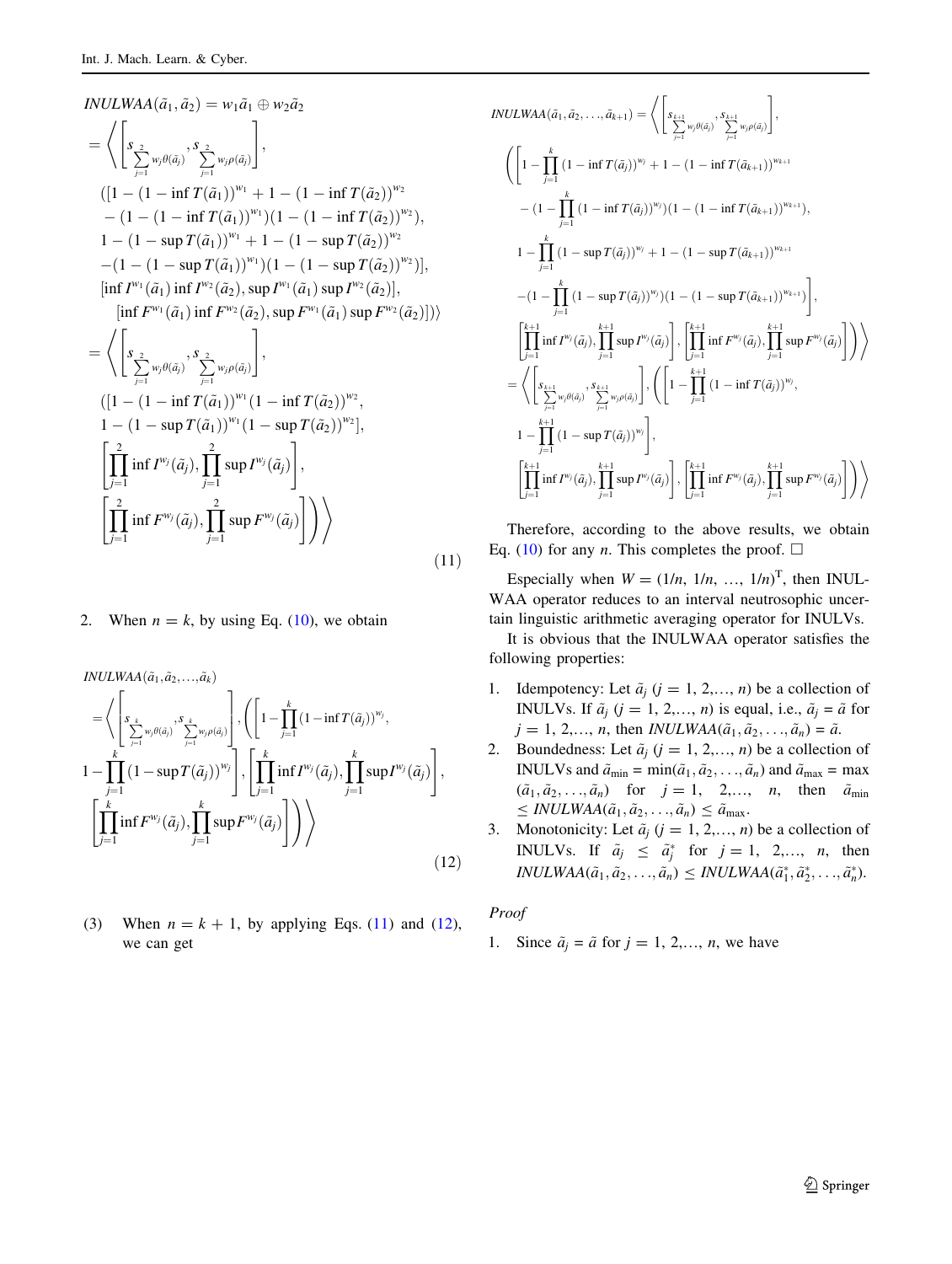$INULWAA(\tilde{a}_1, \tilde{a}_2, \cdots, \tilde{a}_n)$ 

$$
= \left\langle \left[ s_{\sum_{j=1}^{n} w_{j}\theta(\tilde{a}_{j})}, s_{\sum_{j=1}^{n} w_{j}\rho(\tilde{a}_{j})} \right], \left( \left[ 1 - \prod_{j=1}^{n} (1 - \inf T(\tilde{a}_{j}))^{w_{j}}, \right] \right] \right\rangle
$$
  
\n
$$
1 - \prod_{j=1}^{n} (1 - \sup T(\tilde{a}_{j}))^{w_{j}} \right], \left[ \prod_{j=1}^{n} \inf T^{w_{j}}(\tilde{a}_{j}), \prod_{j=1}^{n} \sup T^{w_{j}}(\tilde{a}_{j}) \right],
$$
  
\n
$$
\left[ \prod_{j=1}^{n} \inf F^{w_{j}}(\tilde{a}_{j}), \prod_{j=1}^{n} \sup F^{w_{j}}(\tilde{a}_{j}) \right] \right\rangle
$$
  
\n
$$
= \left\langle \left[ s_{\sum_{j=1}^{n} w_{j}\theta(\tilde{a}_{j})}, s_{\sum_{j=1}^{n} w_{j}\rho(\tilde{a}_{j})} \right], \left( \left[ 1 - (1 - \inf T(\tilde{a}))^{\sum_{j=1}^{n} w_{j}} \right], \left[ \inf T^{\sum_{j=1}^{n} w_{j}}(\tilde{a}), \sup T^{\sum_{j=1}^{n} w_{j}}(\tilde{a}) \right], \left[ \inf F^{\sum_{j=1}^{n} w_{j}}(\tilde{a}), \sup T^{\sum_{j=1}^{n} w_{j}}(\tilde{a}) \right],
$$
  
\n
$$
= \left\langle [s_{\theta(\tilde{a})}, s_{\rho(\tilde{a})}], ([\inf T(\tilde{a})), \sup T(\tilde{a})] \right\rangle
$$
  
\n
$$
= \tilde{a}
$$

- 2. Since  $\tilde{a}_{min} = \min(\tilde{a}_1, \tilde{a}_2, \ldots, \tilde{a}_n)$  and  $\tilde{a}_{max} = \max$  $(\tilde{a}_1, \tilde{a}_2, \ldots, \tilde{a}_n)$  for  $j = 1, 2, \ldots, n$ , there is  $\tilde{a}_{\text{min}} \leq \tilde{a}_j \leq$  $\tilde{a}_{\text{max}}$ . Thus, there exists  $\sum_{j=1}^{n} w_j \tilde{a}_{\text{min}} \le \sum_{j=1}^{n} w_j \tilde{a}_j$  $\sum_{j=1}^{n} w_j \tilde{a}_{\text{max}}$ . This is  $\tilde{a}_{\text{min}} \le \sum_{j=1}^{n} w_j \tilde{a}_j \le \tilde{a}_{\text{max}}$ , i.e.,  $\tilde{a}_{\min} \leq \text{INULWAA}(\tilde{a}_1, \tilde{a}_2, \ldots, \tilde{a}_n) \leq \tilde{a}_{\max}.$
- 3. (3) Since  $\tilde{a}_j \leq \tilde{a}_j^*$  for  $j = 1, 2, \ldots, n$ , there is  $\sum_{j=1}^n w_j \tilde{a}_j \leq \sum_{j=1}^n w_j \tilde{a}_j^*$  $j^*$ , i.e.,  $INULWAA(\tilde{a}_1, \tilde{a}_2, \ldots, \tilde{a}_n) \leq INULWAA(\tilde{a}_1^*, \tilde{a}_2^*, \ldots, \tilde{a}_n^*)$ .

Thus, we complete the proofs of these properties.  $\Box$ 

# 4.2 Interval neutrosophic uncertain linguistic weighted geometric averaging operator

**Definition 14** Let  $\tilde{a}_i$  ( $j = 1, 2, ..., n$ ) be a collection of INULVs. Then the INULWGA operator is defined as

$$
INULWGA(\tilde{a}_1, \tilde{a}_2, \cdots, \tilde{a}_n) = \prod_{j=1}^n \tilde{a}_j^{w_j},
$$
\n(13)

where  $W = (w_1, w_2, ..., w_n)^T$  is the weight vector of  $\tilde{a}_j$ (i)  $y_1, y_2, ..., y_n$  is the neighborhood  $(j = 1, 2, ..., n), w_j \in [0,1]$  and  $\sum_{j=1}^{n} w_j = 1$ .

**Theorem 3** Let  $\tilde{a}_i$  ( $j = 1, 2, ..., n$ ) be a collection of INULVs. By Eq. (13) and the operation rules in Definition 10, we have the following result:

$$
INULWGA(\tilde{a}_1, \tilde{a}_2, \cdots, \tilde{a}_n)
$$
\n
$$
= \left\langle \left[ \sum_{j=1}^s \sum_{j=1}^n \sum_{j=1}^n \sum_{j=1}^n \sum_{j=1}^n \sum_{j=1}^n \sum_{j=1}^n \sum_{j=1}^n \sum_{j=1}^n \sum_{j=1}^n \sum_{j=1}^n \sum_{j=1}^n (1 - \inf I(\tilde{a}_j))^{w_j}, 1 - \prod_{j=1}^n (1 - \sup I(\tilde{a}_j))^{w_j} \right],
$$
\n
$$
\left[ 1 - \prod_{j=1}^n (1 - \inf F(\tilde{a}_j))^{w_j}, 1 - \prod_{j=1}^n (1 - \sup F(\tilde{a}_j))^{w_j} \right] \right\rangle, \tag{14}
$$

where  $W = (w_1, w_2, ..., w_n)^T$  is the weight vector of  $\tilde{a}_j$  $(j = 1, 2, ..., n), w_j \in [0,1]$  and  $\sum_{j=1}^{n} w_j = 1$ .

By a similar proof manner of Theorem 2, we can also give the proof of Theorem 3 (omitted).

Especially when  $W = (1/n, 1/n, ..., 1/n)^T$ , the INULWGA operator reduces to an interval neutrosophic uncertain linguistic geometric averaging operator.

It is obvious that the INULWGA operator also satisfies the following properties:

- 1. Idempotency: Let  $\tilde{a}_i$   $(j = 1, 2, \ldots, n)$  be a collection of INULVs. If  $\tilde{a}_j$  (j = 1, 2,..., n) is equal, i.e.,  $\tilde{a}_j = \tilde{a}$  for  $j = 1, 2, \ldots, n$ , then *INULWGA* $(\tilde{a}_1, \tilde{a}_2, \cdots, \tilde{a}_n) = \tilde{a}$ .
- 2. Boundedness: Let  $\tilde{a}_i$   $(j = 1, 2, \ldots, n)$  be a collection of INULVs and  $\tilde{a}_{min} = min(\tilde{a}_1, \tilde{a}_2, \ldots, \tilde{a}_n)$  and  $\tilde{a}_{max} = max$  $(\tilde{a}_1, \tilde{a}_2, \ldots, \tilde{a}_n)$  for  $j = 1, 2, \ldots, n$ , then  $\tilde{a}_{\min}$  $\leq INULWGA(\tilde{a}_1, \tilde{a}_2, \ldots, \tilde{a}_n) \leq \tilde{a}_{\text{max}}.$
- 3. Monotonicity: Let  $\tilde{a}_j$  (j = 1, 2,..., n) be a collection of INULVs. If  $\tilde{a}_j \leq \tilde{a}_j^*$  for  $j = 1, 2, ..., n$ , then  $INULWGA(\tilde{a}_1,$  $\tilde{a}_2, \ldots, \tilde{a}_n) \leq \text{INULWGA}(\tilde{a}_1^*, \tilde{a}_2^*, \ldots, \tilde{a}_n^*)$ .

Since the proof process of these properties is similar to the above proofs, we do not repeat it here.

# 5 Group decision-making method by the INULWAA and INULWGA operators

This section presents a method for multiple attribute group decision-making problems based on the INULWAA and INULWGA operators and the score, accuracy and certainty functions of INULVs under an interval neutrosophic uncertain linguistic environment.

In a multiple attribute group decision-making problem, assume that  $A = \{A_1, A_2, ..., A_m\}$  is a set of m alternatives,  $C = \{C_1, C_2, ..., C_n\}$  is a set of *n* attributes, and  $E = \{E_1,$  $E_2, ..., E_t$  is a set of t decision makers. Then, the weight vector of decision makers is  $V = (v_1, v_2, ..., v_t)^T$  for  $v_k \ge 0$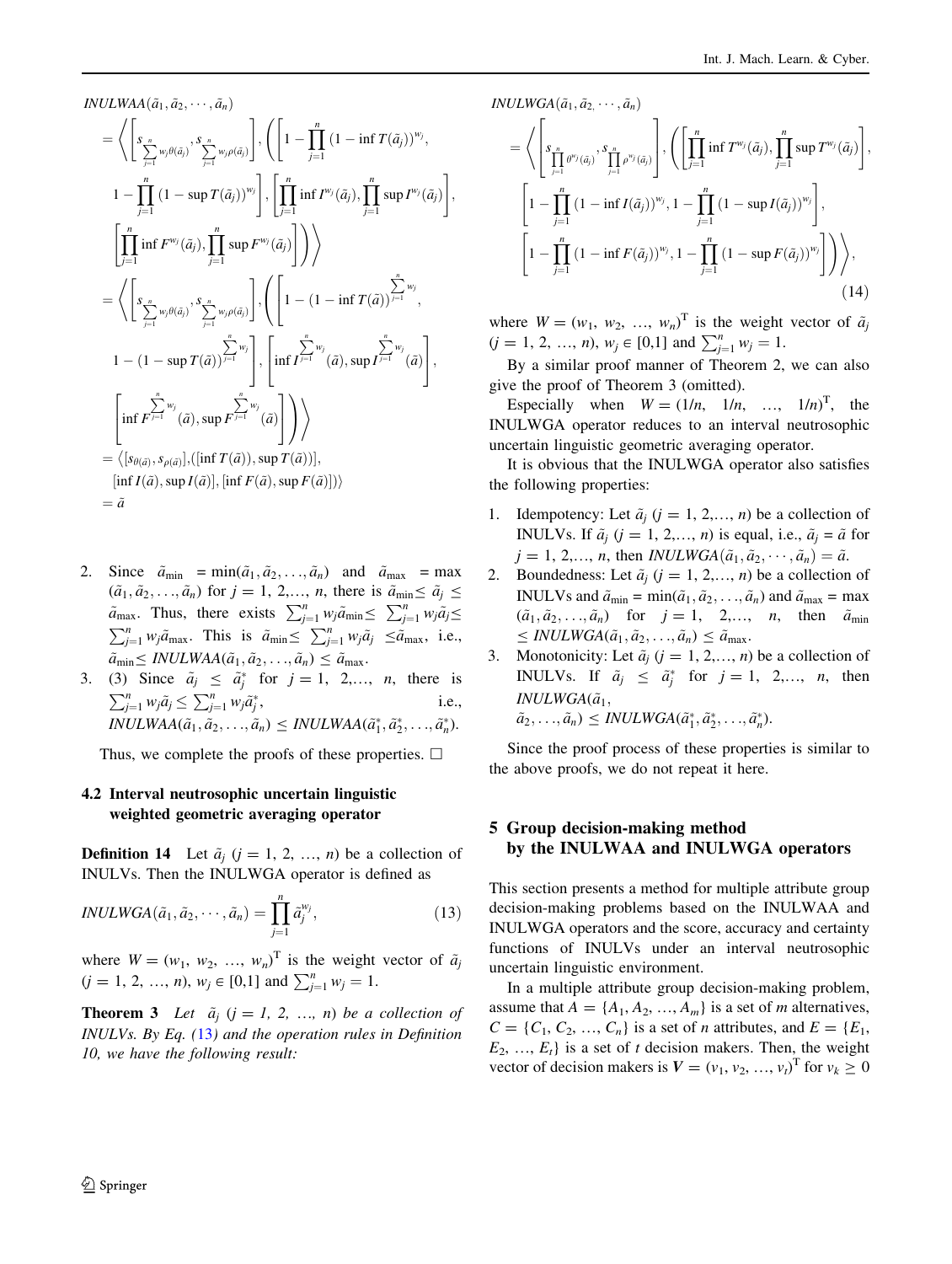<span id="page-8-0"></span>and  $\sum_{k=1}^{t} v_k = 1$ . The weight vector of the attributes, entered by the decision maker, is  $W = (w_1, w_2, ..., w_n)^T$ with  $w_j \in [0, 1]$  and  $\sum_{j=1}^n w_j = 1$ . In the group decision process, for each decision maker  $E_k$  ( $k = 1, 2, ..., t$ ), the evaluation information of the alternative  $A_i$  ( $i = 1, 2, ...,$ m) with respect to the attribute  $C_i$  ( $j = 1, 2, ..., n$ ) is represented by the form of an INULS:

$$
A_i^k = \Big\{ \Big\langle \Big[ s_{\theta_i^k(C_j)}^k, s_{\rho_i^k(C_j)}^k \Big], \Big(T_{A_i^k}(C_j), I_{A_i^k}(C_j), F_{A_i^k}(C_j)\Big) \Big\rangle | C_j \in C \Big\},
$$

where,  $T_{A_i^k}(C_j) = [\inf T_{A_i^k}(C_j), \sup T_{A_i^k}(C_j)] \subseteq [0,1], I_{A_i^k}(C_j)$  $=$   $\left[ \inf I_{A_i^k}(C_j), \sup I_{A_i^k}(C_j) \right] \subseteq [0, 1],$   $F_{A_i^k}(C_j) = \left[ \inf F_{A_i^k}(C_j), \right]$  $\sup F_{A_i^k}(C_j)] \subseteq [0,1], \text{ and } 0 \leq \sup T_{A_i^k}(C_j) + \sup I_{A_i^k}(C_j) +$  $\sup F_{A_i^k}(C_j) \leq 3$  for  $j = 1, 2, ..., n, i = 1, 2, ..., m$  and  $k = 1, 2, ..., t$ . For convenience, an INULV in an INULS is denoted by  $\tilde{d}_{ij}^k = \left\langle \begin{bmatrix} s_{\theta_{ij}^k}^k, s_{\rho_{ij}^k}^k \end{bmatrix} \right\rangle$  $,\left(\left[T^{kL}_{ij},T^{kU}_{ij}\right],\left[I^{kL}_{ij},I^{kU}_{ij}\right],\left[F^{kL}_{ij},\right.\right]$   $\langle F_{ij}^{kU} \rangle$   $(i = 1, 2, ..., m; j = 1, 2, ..., n; k = 1, 2, ..., t)$ . Thus, one can establish the  $k$ -th interval neutrosophic uncertain linguistic decision matrix  $D^k = (\tilde{d}_{ij}^k)_{m \times n}$  for  $k = 1, 2, ..., t$ .

The decision steps are described as follows:

Step 1: Obtain the integrated matrix  $D = (\tilde{d}_{ij})_{m \times n}$  by the following aggregation formula:

$$
\tilde{d}_{ij} = \left\langle [s_{\theta_{ij}}, s_{\rho_{ij}}], \left( [T_{ij}^L, T_{ij}^U], [I_{ij}^L, I_{ij}^U], [F_{ij}^L, F_{ij}^U] \right) \right\rangle \n= INULWAA(\tilde{d}_{ij}^1, \tilde{d}_{ij}^2, ..., \tilde{d}_{ij}^t) \n= \left\langle \left[ s_{\sum_{k=1}^t v_k \theta_{ij}^k}, \sum_{k=1}^r v_k \rho_{ij}^k \right], \left( \left[ 1 - \prod_{k=1}^t (1 - T_{ij}^{kL})^{v_k}, 1 - \prod_{k=1}^t (1 - T_{ij}^{kU})^{v_k} \right], \left[ \prod_{k=1}^t \left( F_{ij}^{kL} \right)^{v_k}, \prod_{k=1}^t \left( F_{ij}^{kU} \right)^{v_k} \right] \right\rangle
$$
\n(15)

Step 2: Calculate the individual overall value of the INULV  $\hat{d}_i$  for  $A_i$  ( $i = 1, 2, ..., m$ ) by the following aggregation formula:

$$
\tilde{d}_{i} = \langle [s_{\theta_{i}}, s_{\rho_{i}}], ([T_{i}^{L}, T_{i}^{U}], [I_{i}^{L}, I_{i}^{U}], [F_{i}^{L}, F_{i}^{U}]) \rangle \n= INULWAA(\tilde{d}_{i1}, \tilde{d}_{i2}, \cdots, \tilde{d}_{in}) \n= \left\langle \left[ s_{\sum_{j=1}^{n} w_{j} \theta_{ij}}, s_{\sum_{j=1}^{n} w_{j} \rho_{ij}} \right], \left( \left[ 1 - \prod_{j=1}^{n} (1 - T_{ij}^{L})^{w_{j}}, 1 - \prod_{j=1}^{n} (1 - T_{ij}^{U})^{w_{j}} \right], \left[ \prod_{j=1}^{n} (T_{ij}^{L})^{w_{j}}, \prod_{j=1}^{n} (T_{ij}^{L})^{w_{j}} \right], \left[ \prod_{j=1}^{n} (F_{ij}^{L})^{w_{j}}, \prod_{j=1}^{n} (F_{ij}^{U})^{w_{j}} \right] \right\rangle
$$
\n(16)

or

$$
\tilde{d}_{i} = \left\langle [s_{\theta_{i}}, s_{\rho_{i}}], ([T_{i}^{L}, T_{i}^{U}], [I_{i}^{L}, I_{i}^{U}], [F_{i}^{L}, F_{i}^{U}]) \right\rangle \n= INULWGA(\tilde{d}_{i1}, \tilde{d}_{i2}, \dots, \tilde{d}_{in}) \n= \left\langle \left[ s_{\prod_{j=1}^{n} \theta_{ij}^{w_{j}}, s_{\prod_{j=1}^{n} v_{ij}^{w_{j}} \right], \left( \left[ \prod_{j=1}^{n} (T_{ij}^{L})^{w_{j}}, \prod_{j=1}^{n} (T_{ij}^{U})^{w_{j}} \right], \left[ 1 - \prod_{j=1}^{n} (1 - I_{ij}^{L})^{w_{j}}, 1 - \prod_{j=1}^{n} (1 - I_{ij}^{U})^{w_{j}} \right], \left[ 1 - \prod_{j=1}^{n} (1 - F_{ij}^{L})^{w_{j}}, 1 - \prod_{j=1}^{n} (1 - F_{ij}^{U})^{w_{j}} \right] \right\rangle
$$
\n(17)

Step 3: Calculate the score function  $E(d_i)$  ( $i = 1, 2, ...$ ) m) (accuracy function  $H(\tilde{d}_i)$  and certainty function  $C(\tilde{d}_i)$ ) by applying Eq.  $(6)$  $(6)$  (Eqs.  $(7)$  $(7)$  and  $(8)$  $(8)$ ).

Step 4: Rank the alternatives according to the values of  $E(\tilde{d}_i)$  ( $H(\tilde{d}_i)$  and  $C(\tilde{d}_i)$ ) (i = 1, 2, …, m) by the ranking method in Definition 12, and then select the best one(s). Step 5: End.

#### 6 Illustrative example

An illustrative example about investment alternatives adapted from [\[18](#page-11-0)] is used to demonstrate the applications of the proposed decision-making method under an interval neutrosophic uncertain linguistic environment. There is an investment company, which wants to invest a sum of money in the best option. To invest the money, there is a panel with four possible alternatives: (1)  $A_1$  is a car company; (2)  $A_2$  is a food company; (3)  $A_3$  is a computer company; (4)  $A_4$  is an arms company. The investment company must take a decision according to the three attributes: (1)  $C_1$  is the risk; (2)  $C_2$  is the growth; (3)  $C_3$  is the environmental impact. The weight vector of the attributes is  $W = (0.35, 0.25, 0.4)^T$ . A group of experts evaluate the four possible alternatives of  $A_i$  ( $i = 1, 2, 3, 4$ ) with respect to the three attributes of  $C_i$  ( $j = 1, 2, 3$ ), where the evaluation information is expressed by the form of INULV values under the linguistic term set  $S = \{s_0 = \text{extremely}\}$ poor,  $s_1$  = very poor,  $s_2$  = poor,  $s_3$  = medium,  $s_4$  = good,  $s_5$  = very good,  $s_6$  = extremely good}.

Assume that three experts or decision makers are required in the evaluation process and their weight vector is given as  $V = (0.37, 0.33, 0.3)^T$ . Then, the evaluation information of an alternative  $A_i$  ( $i = 1, 2, 3, 4$ ) with respect to an attribute  $C_i$  ( $j = 1, 2, 3$ ) can be given by the three experts. For example, the INULV value of an alternative  $A_1$ with respect to an attribute  $C_1$  is given as  $\left[\frac{s_1}{s_2}, \frac{s_2}{s_3}\right]$  ([0.4,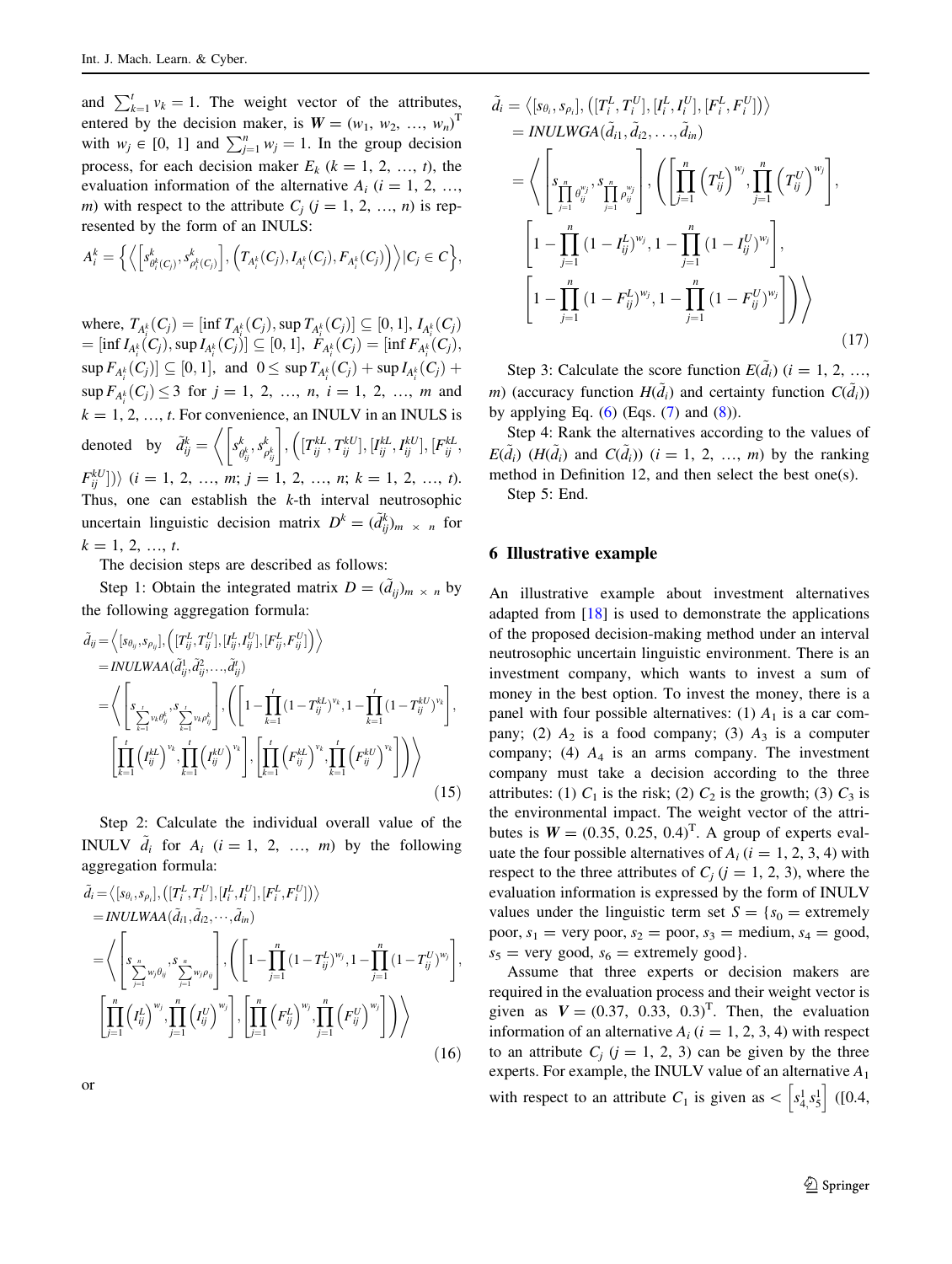0.5], [0.2, 0.3], [0.3, 0.4])  $>$  by the first expert  $E_1$ , which indicates that the mark of the alternative  $A_1$  with respect to the attribute  $C_1$  is about the uncertain linguistic value  $\begin{bmatrix} s_4^1, s_5^1 \end{bmatrix}$  with the satisfaction degree interval [0.4, 0.5], indeterminacy degree interval [0.2, 0.3], and dissatisfaction degree interval [0.3, 0.4]. Similarly, the four possible alternatives with respect to the above three attributes can be evaluated by the three experts, thus we can obtain the following three interval neutrosophic uncertain linguistic decision matrices:

 $D^1 = \left(\tilde{d}^1_{ij}\right)$  $4\times3$  $=$  $\left\langle \left[s_4^1,s_5^1\right],\left([0.4,0.5],[0.2,0.3],[0.3,0.4]\right)\right\rangle$  $\langle [s_5^1, s_6^1], ([0.5, 0.7], [0.1, 0.2], [0.2, 0.3]) \rangle$  $\langle [s_3^1, s_4^1], ([0.3, 0.4], [0.1, 0.2], [0.3, 0.4]) \rangle$  $\langle [s_4^1, s_5^1], ([0.6, 0.7], [0.0, 0.1], [0.1, 0.2]) \rangle$  $\rightarrow$  $\left| \right|$  $\langle [s_4^1, s_5^1], ([0.4, 0.5], [0.1, 0.2], [0.3, 0.4) \rangle$  $\langle [s_4^1, s_5^1], ([0.4, 0.5], [0.1, 0.2], [0.5, 0.4] \rangle$  $\langle [s_4^1, s_5^1], ([0.6, 0.7], [0.1, 0.2], [0.1, 0.2]) \rangle$ <br> $\langle [s_3^1, s_4^1], ([0.4, 0.5], [0.1, 0.3], [0.3, 0.4]) \rangle$  $\langle [s_3^1, s_4^1], ([0.5, 0.7], [0.0, 0.1], [0.1, 0.2]) \rangle$  $\langle [s_3^1, s_4^1], ([0.3, 0.4], [0.1, 0.2], [0.5, 0.6]) \rangle \rangle$  $\langle [s_3^1, s_4^1], ([0.5, 0.6], [0.1, 0.2], [0.1, 0.2]) \rangle$  $\langle [s_2^1,s_3^1], (0.5,0.6], [0.2,0.3], [0.0,0.1]) \rangle$  $\langle [s_2^1, s_3^1], (0.3, 0.4], [0.1, 0.2], [0.1, 0.2]) \rangle$  $\overline{1}$  $\overline{1}$  $\vert$ ,  $D^2 = \left(\tilde{d}_{ij}^2\right)_{4\times 3}$  $=$  $\left\langle \left[s_4^2,s_5^2\right],\left([0.4,0.5],[0.2,0.3],[0.3,0.4]\right)\right\rangle$  $\langle [s_2^2, s_6^2], ([0.6, 0.7], [0.1, 0.2], [0.2, 0.3]) \rangle$  $\langle [s_5^2, s_6^2], ([0.3, 0.7], [0.1, 0.2], [0.2, 0.9]) \rangle$  $\langle [s_4^2, s_5^2], ([0.6, 0.8], [0.0, 0.1], [0.1, 0.2]) \rangle$  $\rightarrow$  $\left| \right|$  $\langle [s^2_5, s^2_6], ([0.4, 0.5], [0.0, 0.1], [0.2, 0.3] \rangle$  $\langle [s_4^2, s_5^2], ([0.6, 0.7], [0.1, 0.2], [0.2, 0.3]) \rangle$  $\langle [s_4^2, s_5^2], ([0.6, 0.7], [0.1, 0.2], [0.2, 0.5]) \rangle$ <br> $\langle [s_5^2, s_6^2], ([0.5, 0.6], [0.2, 0.3], [0.3, 0.4] \rangle$  $\langle [s_4^2, s_5^2], ([0.6, 0.7], [0.1, 0.2], [0.2, 0.3]) \rangle$  $\left\langle [s_4^2, s_5^2],\left([0.2, 0.3], [0.0, 0.1], [0.6, 0.7]\right)\right\rangle$  $\langle [s_4^2, s_5^2], ([0.5, 0.7], [0.0, 0.1], [0.0, 0.7]] \rangle$  $\langle [s_3^2, s_4^2], (0.5, 0.6], [0.1, 0.2], [0.2, 0.3] \rangle$  $\langle [s_3^2, s_4^2], (0.5, 0.9], [0.1, 0.2], [0.2, 0.9]) \rangle$  $\overline{1}$  $\overline{1}$  $\overline{1}$  $\vert$ ,  $D^3 = \left(\tilde{d}_{ij}^3\right)_{4\times 3}$  $=$  $\left\langle [s_\mathsf{5}^3,s_\mathsf{6}^3],\left([0.4,0.5],[0.1,0.3],[0.2,0.3]\right)\right\rangle$  $\langle [s_4^3, s_5^3], ([0.5, 0.6], [0.1, 0.2], [0.2, 0.3]) \rangle$  $\langle [s_3^3, s_6^3], ([0.4, 0.5], [0.0, 0.1], [0.2, 0.3]) \rangle$  $\langle [s_5^3, s_6^3], ([0.4, 0.5], [0.0, 0.1], [0.2, 0.9]) \rangle$  $\overline{r}$  $\left| \right|$  $\langle [s_5^3, s_6^3], ([0.5, 0.6], [0.1, 0.2], [0.3, 0.4) \rangle$  $\langle [s_3^3, s_4^3], ([0.7, 0.8], [0.1, 0.2], [0.1, 0.2]) \rangle$  $\langle [s_4^3, s_5^3], ([0.5, 0.6], [0.0, 0.1], [0.3, 0.4] \rangle$  $\langle [s_4^3, s_5^3], ([0.5, 0.6], [0.0, 0.1], [0.5, 0.1] \rangle$ 

 $\langle [s_4^3, s_5^3], ([0.1, 0.3], [0.0, 0.1], [0.5, 0.6]) \rangle \rangle$  $\langle [s_4^2, s_5^2], ([0.7, 0.8], [0.0, 0.1], [0.9, 0.0], [\times_4^2, s_5^2], ([0.7, 0.8], [0.1, 0.2], [0.0, 0.1]) \rangle$  $\langle [s_3^3, s_4^3], (0.6, 0.7], [0.1, 0.2], [0.0, 0.1] \rangle \rangle$  $\langle [s_3^3, s_4^4], (0.6, 0.7], [0.1, 0.2], [0.6, 0.1]) \rangle$ 

The proposed group decision-making method can handle this decision-making problem according to the following calculational steps:

Step 1: By using Eq.  $(15)$  $(15)$ , we obtain the following integrated matrix:

 $D = \left(\tilde{d}_{ij}\right)_{4\times 3}$  $\equiv$  $\lceil \langle [s_{4.30}, s_{5.30}], ([0.4000, 0.5000], [0.1625, 0.3000], [0.2656, 0.3669]) \rangle$  $\langle [s_{4.70},s_{5.70}], ([0.5355, 0.6730], [0.1000, 0.2000], [0.2000, 0.3000]) \rangle$  $\langle [s_{4.26},s_{5.26}], ([0.3648, 0.4651], [0.0000, 0.1625], [0.2656, 0.3669]) \rangle$  $\langle [s_{4.30},s_{5.30}], ([0.6000, 0.7000], [0.0000, 0.1000], [0.1000, 0.2000]) \rangle$  $\overline{\phantom{a}}$ 

 $\langle [s_{4.63}, s_{5.63}], ([0.4319, 0.5324], [0.0000, 0.1591], [0.2624, 0.3638] \rangle$  $\langle [s_{3.70}, s_{4.70}], ([0.6331, 0.7344], [0.1000, 0.2000], [0.1257, 0.2286]) \rangle$  $\langle [s_{3.96}, s_{4.96}], ([0.4651, 0.5656], [0.0000, 0.2158], [0.3000, 0.4000] \rangle$  $\langle [s_{3.33}, s_{4.33}], ([0.5355, 0.6730], [0.0000, 0.1548], [0.1257, 0.2286]) \rangle$ 

 $\langle [s_{3.63}, s_{4.63}], ([0.2112, 0.3388], [0.0000, 0.1292], [0.5310, 0.6313] \rangle$  $\langle [s_{3.63}, s_{4.63}], ([0.5710, 0.7045], [0.1000, 0.2000], [0.0000, 0.1625]) \rangle$  $\langle [s_{2.63}, s_{3.63}], ([0.5324, 0.6331], [0.1292, 0.2324], [0.0000, 0.1437] \rangle$  $\langle [s_{2.33}, s_{3.33}], ([0.3316, 0.4319], [0.0000, 0.1625], [0.0000, 0.1625]) \rangle$  $\overline{1}$  $\overline{1}$  $\overline{1}$  $\vert \cdot$ 

Step 2: By applying Eq. [\(16](#page-8-0)), we can obtain the individual overall values of the INULV  $\tilde{d}_i$  for  $A_i$  (i = 1, 2, 3, 4):

- $d_1 = \langle [s_{4.1145}, s_{5.1145}], ([0.3397, 0.4502], [0.0000,$ 0.1828],  $[0.3493, 0.4549]$ ,
- $d_2 = \langle [s_{4,0220}, s_{5.0220}], ([0.5758, 0.7019], [0.1000,$  $(0.2000]$ ,  $[0.0000, 0.2193])$ ,
- $d_3 = \langle [s_{3.5330}, s_{4.5330}], ([0.4617, 0.5633], [0.0000,$  $(0.2013]$ ,  $[0.0000, 0.2577]$ ),
- $d_4 = \langle [s_{3.7320}, s_{4.7320}], ([0.4901, 0.6043], [0.0000,$  $(0.1355]$ ,  $[0.0000, 0.1903]$ .

Step 3: By applying Eq.  $(6)$  $(6)$ , we can obtain the score values of  $E(\tilde{d}_i)$  (*i* = 1, 2, 3, 4):

 $E(\tilde{d}_1) = s_{2.9247}, E(\tilde{d}_2) = s_{3.5862}, E(\tilde{d}_3) = s_{3.0691}$ , and  $E(\tilde{d}_4) = s_3 s_6 s_5.$ 

Step 4: Since  $E(\tilde{d}_2) > E(\tilde{d}_4) > E(\tilde{d}_3) > E(\tilde{d}_1)$ , the ranking order of four alternatives is  $A_2 > A_4 > A_3 > A_1$ . Therefore, we can see that the alternative  $A_2$  is the best choice among all the alternatives.

On the other hand, we can also utilize the INULWGA operator as the following computational steps:

Step 1': The same as Step 1.

Step  $2'$ : By applying Eq.  $(17)$  $(17)$ , we compute the individual overall values of the INULV  $\tilde{d}_i$  for  $A_i$  (i = 1, 2, 3, 4):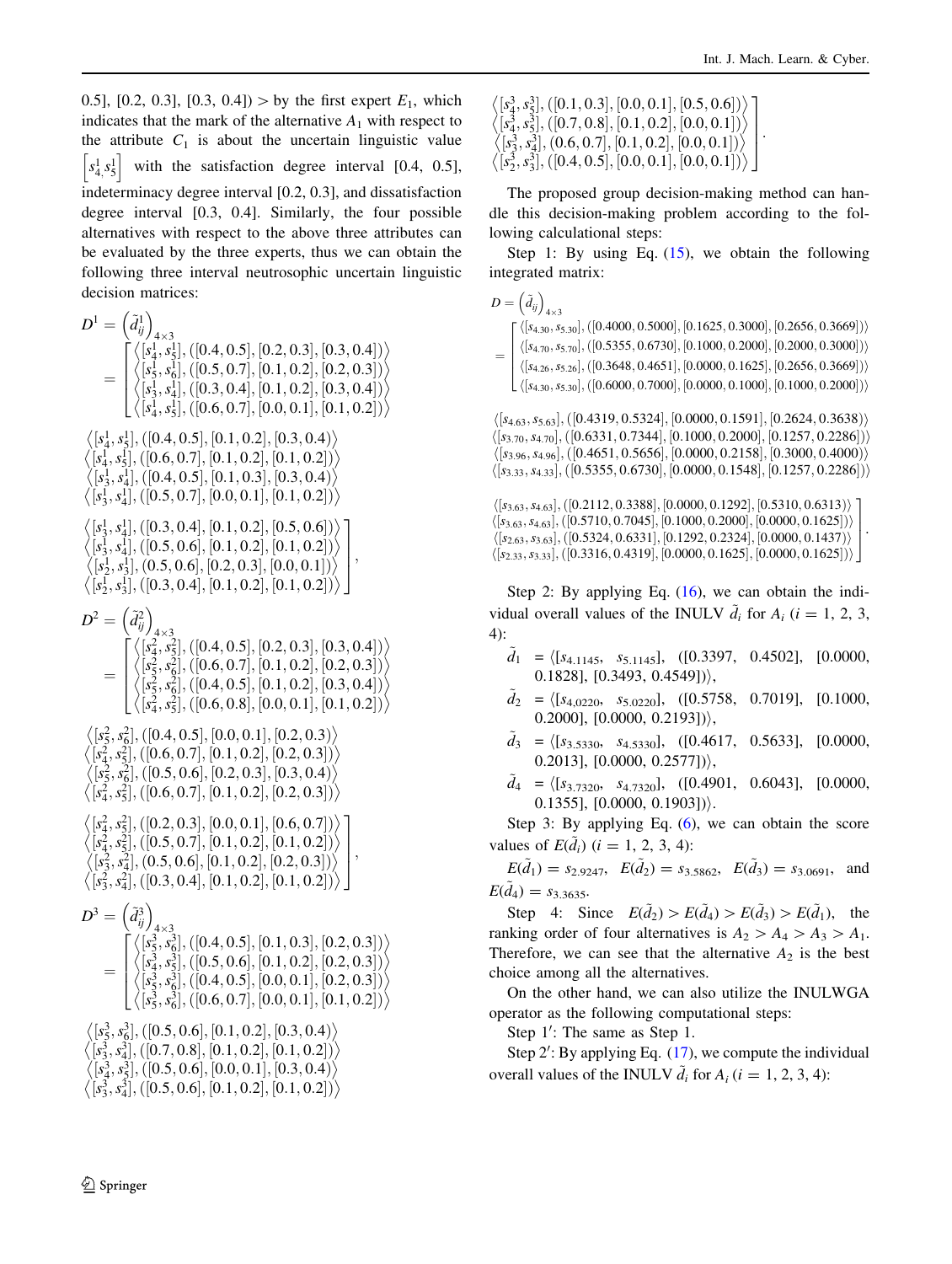<span id="page-10-0"></span> $d_1 = \langle [s_{4.0933}, s_{5.0975}], ([0.3158, 0.4347], [0.0602,$  $0.2003$ ], [0.3855, 0.4894]) $\rangle$ ,

 $d_2 = \langle [s_{3.9925}, s_{4.9982}], ([0.5729, 0.7006], [0.1000,$  $(0.2000]$ ,  $[0.1057, 0.2295])$ ,

 $d_3 = \langle [s_{3.4490}, s_{4.4687}], ([0.4509, 0.5525], [0.0538,$  $0.2044$ ], [0.1790, 0.2951]) $\rangle$ ,

 $d_4 = \langle [s_{3.7040}, s_{4.7098}], ([0.4600, 0.5714], [0.0000,$  $(0.1392]$ ,  $[0.0680, 0.1926])$ .

Step  $3'$ : By using Eq. ([6\)](#page-5-0), we can get the score values of  $E(\ddot{d}_i)$  (i = 1, 2, 3, 4):

 $E(\tilde{d}_1) = s_2$  7688,  $E(\tilde{d}_2) = s_3$  4752,  $E(\tilde{d}_3) = s_2$  8181, and  $E(\tilde{d}_4) = s_{3.2475}$ .

Step 4': Since  $E(\tilde{d}_2) > E(\tilde{d}_4) > E(\tilde{d}_3) > E(\tilde{d}_1)$ , the ranking order of four alternatives is  $A_2 \succ A_4 \succ A_3 \succ A_1$ . Thus, we can see that the alternative  $A_2$  is still the best choice among all the alternatives.

From the above decision results, we can see that the two kinds of ranking orders and the best alternative are identical, which are in agreement with the results of the method in [\[18](#page-11-0)].

Compared with the author's previous method in [\[18](#page-11-0)], although the decision results are in accordance with the ones in [\[18](#page-11-0)], the method proposed in this paper differs from the method in [[18\]](#page-11-0) for the multiple attribute decisionmaking problem not only due to the fact that the method proposed in this paper uses the INULV information and the weighted arithmetic aggregation operator and the weighted geometric aggregation operator for INULVs in the group decision-making problem, but also due to the consideration of the uncertain linguistic variable represented by decision makers' judgment to an evaluated object and the subjective evaluation value on the reliability of the given uncertain linguistic variable, which includes the indeterminacy information besides truth and falsity information belonging to the uncertain linguistic variable in the INULV. However, the method in [\[18](#page-11-0)] is a special case of the proposed method in this paper. Therefore, the group decision-making method proposed in this paper is more general and more feasible than the decision-making method in [\[18](#page-11-0)] since the former is a generalization of the later. The advantage is that the former easily reflects the ambiguous nature of a group of decision makers' judgment to an evaluated object because the INULV can provide the uncertain linguistic variable which easily expresses the qualitative information and the reliability of the given uncertain linguistic variable by a group of decision makers (experts) in the group decision-making problem, while the decision-making method in [\[18\]](#page-11-0) can only provide the exact linguistic value, which difficultly expresses the qualitative information in some situations, and the reliability of the given linguistic value by unique decision maker (expert). Therefore, the group decision-making method in this paper is superior to the decision-making method in [[18\]](#page-11-0).

#### 7 Conclusion

To deal with group decision making problems with INULVs, this paper proposed a group decision-making method based on the INULWAA and INULWGA operators to handle group decision-making problems with interval neutrosophic uncertain linguistic information. First, INULSs and the operation rules of INULVs were proposed as the generalization of the concepts of INLSs and INLVs. Then, the score function, accuracy function and certainty function of an INULV were defined to rank INULVs. Furthermore, we proposed the INULWAA and INULWGA operators and investigated their properties, and then applied them to group decision-making problems with interval neutrosophic uncertain linguistic information. Finally, an illustrative example was provided to demonstrate the application of the proposed method. The developed group decision-making method is the extension of existing decision-making method [\[18](#page-11-0)] and more suitable for expressing indeterminate and inconsistent information and handling group decision-making problems with interval neutrosophic uncertain linguistic information. The group decision-making method in this paper is superior to the one in [[18\]](#page-11-0). In the future, we shall continue working on the extension and application of the developed operators to other domains.

Acknowledgments This paper was supported by the National Natural Science Foundation of China (No. 71471172).

### References

- 1. Agarwal M, Palpanas T (2014) Linguistic rough sets. Int J Mach Learn Cybern. doi:[10.1007/s13042-014-0297-2](http://dx.doi.org/10.1007/s13042-014-0297-2)
- 2. Herrera F, Herrera Viedma E, Verdegay JL (1996) A model of consensus in group decision making under linguistic assessments. Fuzzy Sets Syst 79(1):73–87
- 3. Herrera F, Herrera-Viedma E (2000) Linguistic decision analysis: steps for solving decision problems under linguistic information. Fuzzy Sets Syst 115(1):67–82
- 4. Liu PD, Jin F (2012) Methods for aggregating intuitionistic uncertain linguistic variables and their application to group decision making. Inf Sci 205:58–71
- 5. Liu PD, Liu ZM, Zhang X (2014) Some intuitionistic uncertain linguistic Heronian mean operators and their application to group decision making. Appl Math Comput 230:570–586
- 6. Liang X, Wei C (2014) An Atanassov's intuitionistic fuzzy multiattribute group decision making method based on entropy and similarity measure. Int J Mach Learn Cybern 5(3):435–444
- 7. Liang C, Zhao S, Zhang J (2015) Multi-criteria group decision making method based on generalized intuitionistic trapezoidal